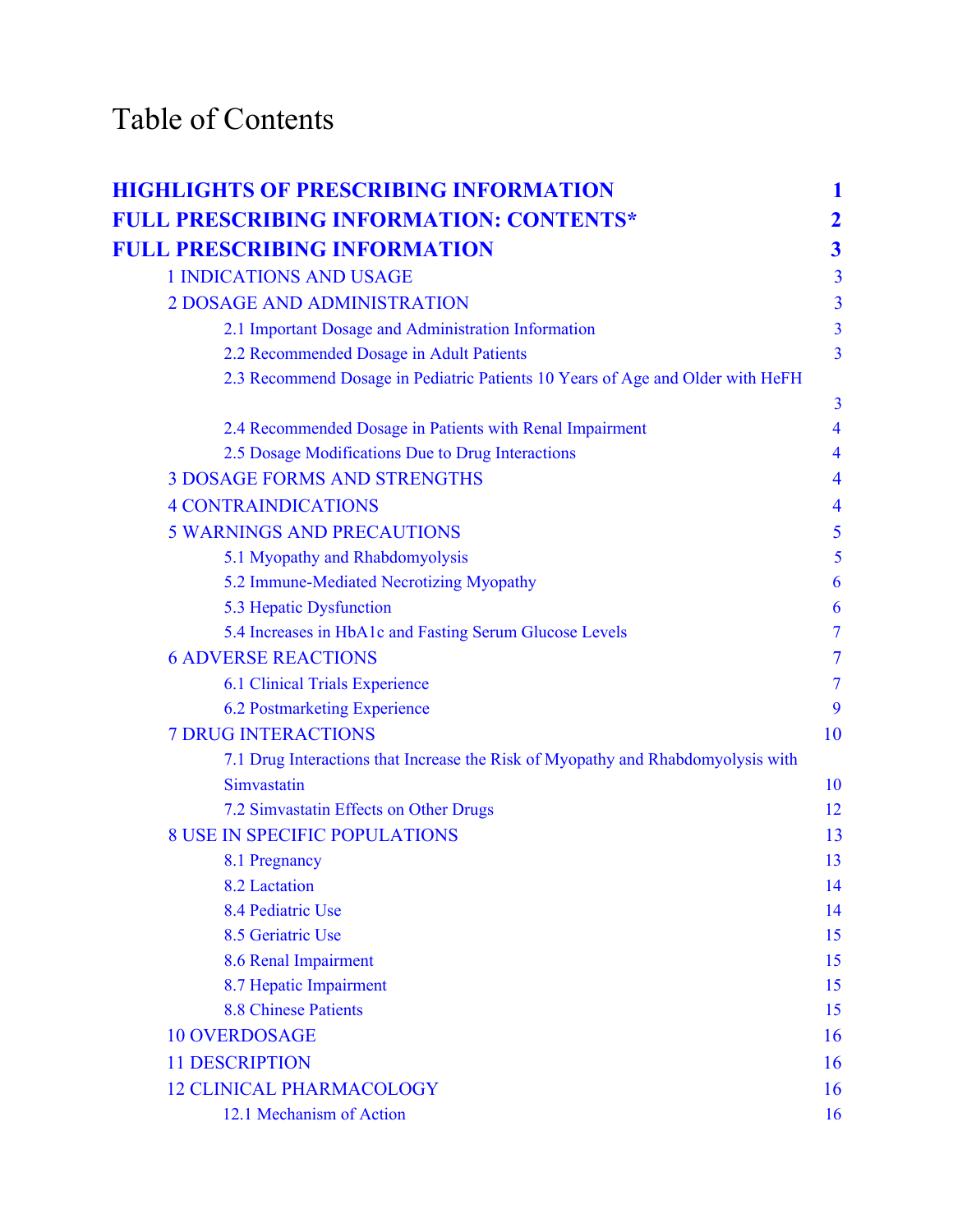| 12.2 Pharmacodynamics                                     | 16 |
|-----------------------------------------------------------|----|
| 12.3 Pharmacokinetics                                     | 17 |
| <b>13 NONCLINICAL TOXICOLOGY</b>                          | 19 |
| 13.1 Carcinogenesis, Mutagenesis, Impairment of Fertility | 19 |
| <b>14 CLINICAL STUDIES</b>                                | 21 |
| <b>16 HOW SUPPLIED/STORAGE AND HANDLING</b>               | 25 |
| <b>17 PATIENT COUNSELING INFORMATION</b>                  | 26 |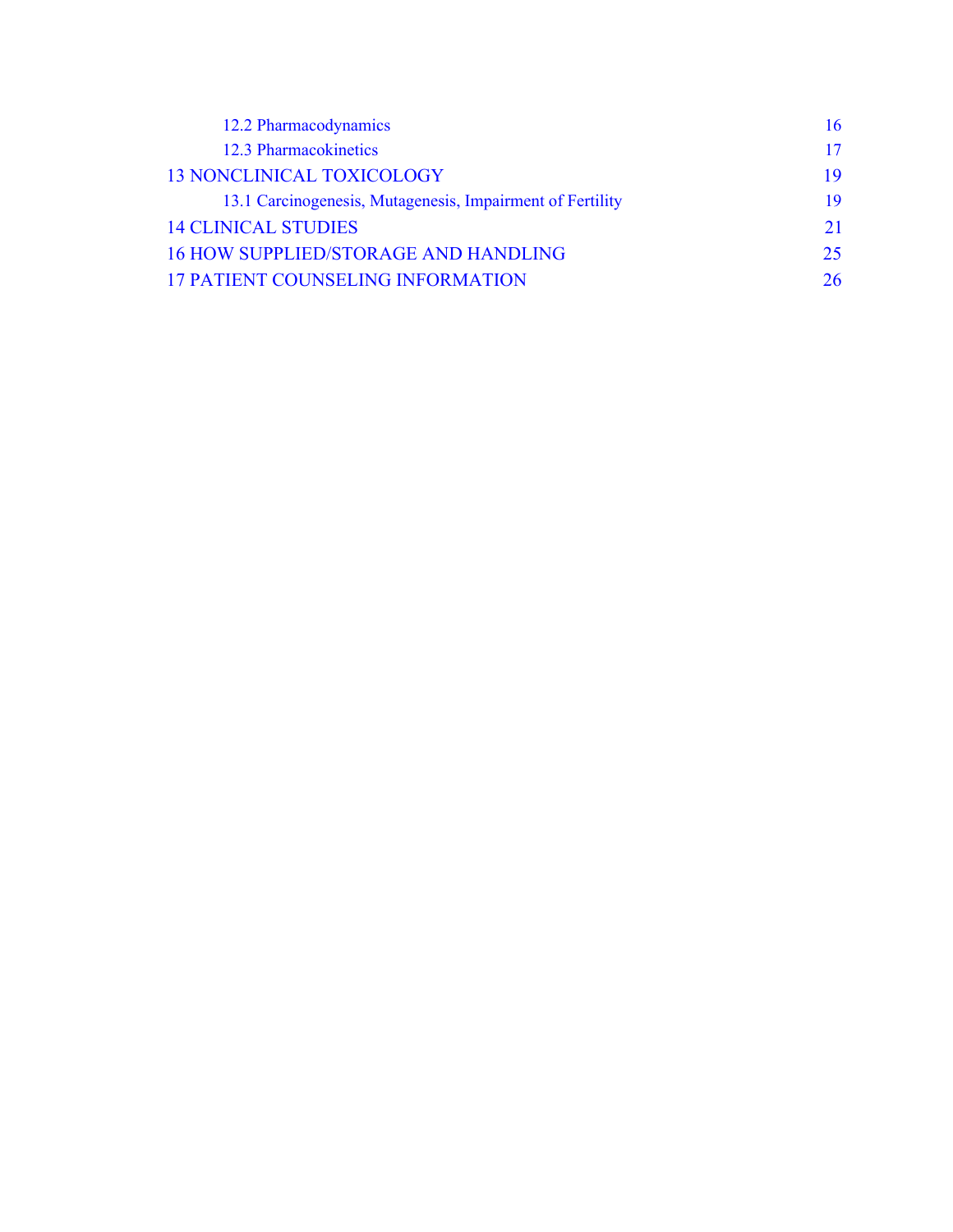#### <span id="page-2-0"></span>**HIGHLIGHTS OF PRESCRIBING INFORMATION**

**These highlights do not include all the information needed to use SIMVASTATIN TABLETS safely and effectively. See full prescribing information for SIMVASTATIN TABLETS.** 

#### **SIMVASTATIN tablets, for oral use Initial U.S. Approval: 1991**

| ----------------------------RECENT MAJOR CHANGES-------------------------- |         |  |  |  |
|----------------------------------------------------------------------------|---------|--|--|--|
|                                                                            |         |  |  |  |
| Dosage and Administration $(2.1, 2.2, 2.3, 2.4)$                           | 03/2022 |  |  |  |
| Warnings and Precautions (5.1, 5.2, 5.3)                                   | 03/2022 |  |  |  |
| Contraindications, Pregnancy and Lactation (4) Removed                     | 03/2022 |  |  |  |

**-------------------------INDICATIONS AND USAGE------------------------------**

- Simvastatin tablets USP are an HMG-CoA reductase inhibitor indicated: (1) To reduce the risk of total mortality by reducing risk of coronary heart disease death, non-fatal myocardial infarction and stroke, and the need for coronary and non-coronary revascularization procedures in adults with established coronary heart disease, cerebrovascular disease, peripheral vascular disease, and/or diabetes, who are at high risk of coronary heart
- disease events. As an adjunct to diet to reduce low-density lipoprotein cholesterol (LDL-C):
	- o In adults with primary hyperlipidemia.
	- o In adults and pediatric patients aged 10 years and older with heterozygous familial hypercholesterolemia (HeFH).
- As an adjunct to other LDL-C-lowering therapies to reduce LDL-C in adults with homozygous familial hypercholesterolemia (HoFH).
- As an adjunct to diet for the treatment of adults with:
	- o Primary dysbetalipoproteinemia.
	- o Hypertriglyceridemia.

#### **-------------------------DOSAGE AND ADMINISTRATION---------------------**

- *Important Dosage and Administration Information*: (2.1)
	- Take simvastatin tablets USP orally once daily in the evening.
	- Maximum recommended dosage is simvastatin tablets USP 40 mg once daily. simvastatin tablets USP 80 mg daily dosage is restricted to patients who have been taking simvastatin tablets USP 80 mg daily chronically (e.g., for 12 months or more) without evidence of muscle toxicity.
	- o For patients that require a high-intensity statin or are unable to achieve their LDL-C goal receiving simvastatin tablets USP 40 mg daily, prescribe alternative LDL-C lowering treatment.
	- Assess LDL-C when clinically appropriate, as early as 4 weeks after initiating, and adjust the dosage if necessary.
- *Adults*: Recommended dosage is 20 mg to 40 mg once daily. (2.2)
- *Pediatric Patients Aged 10 Years and Older with HeFH*:
- Recommended dosage is 10 mg to 40 mg once daily. (2.3)
- *Patients with Severe Renal Impairment*: Recommended starting dosage is simvastatin 5 mg once daily. simvastatin tablets USP is not available in a 5 mg strength. Use another simvastatin product to initiate dosing in such patients. (2.4, 8.6)
- See full prescribing information for simvastatin tablets USP dosage modifications due to drug interactions. (2.5)

#### **------------------------DOSAGE FORMS AND STRENGTHS-------------------** Tablets: 5 mg, 10 mg; 20 mg; 40 mg; 80 mg (3)

#### **---------------------------CONTRAINDICATIONS----------------------------------**

- Concomitant use of strong CYP3A4 inhibitors (select azole anti-fungals, macrolide antibiotics, anti-viral medications, and nefazodone) (4, 7.1)
- Concomitant use of cyclosporine, danazol or gemfibrozil (4, 7.1)
- Acute liver failure or decompensated cirrhosis (4, 5.3)
- Hypersensitivity to simvastatin or any excipient in simvastatin tablets USP (4, 6.2)

#### **--------------------------WARNINGS AND PRECAUTIONS---------------------**

- Myopathy and Rhabdomyolysis: Risk factors include age 65 years or greater, uncontrolled hypothyroidism, renal impairment, concomitant use with certain other drugs, and higher simvastatin dosage. Chinese patients may be at higher risk for myopathy. Discontinue simvastatin if markedly elevated CK levels occur or myopathy is diagnosed or suspected. Temporarily discontinue simvastatin in patients experiencing an acute or serious condition at high risk of developing renal failure secondary to rhabdomyolysis. Inform patients of the risk of myopathy and rhabdomyolysis when starting or increasing simvastatin dosage. Instruct patients to promptly report unexplained muscle pain, tenderness, or weakness, particularly if accompanied by malaise or fever. (5.1, 7.1, 8.5, 8.6, 8.8)
- Immune-Mediated Necrotizing Myopathy (IMNM): Rare reports of IMNM, an autoimmune myopathy, have been reported. Discontinue simvastatin if IMNM is suspected. (5.2)
- Hepatic Dysfunction: Increases in serum transaminases have occurred, some persistent. Rare reports of fatal and non-fatal hepatic failure have occurred. Consider testing liver enzyme before initiating therapy and as clinically indicated thereafter. If serious hepatic injury with clinical symptoms and/or hyperbilirubinemia or jaundice occurs, promptly discontinue simvastatin. (4, 5.3, 8.7)

#### **--------------------------------ADVERSE REACTIONS-----------------------------**

Most common adverse reactions (incidence  $\geq$ 5%) are: upper respiratory infection, headache, abdominal pain, constipation, and nausea. (6.1)

**To report SUSPECTED ADVERSE REACTIONS, contact Lupin Pharmaceuticals, Inc. at 1-800-399-2561 or FDA at 1-800-FDA-1088 or www.fda.gov/medwatch.**

#### **-------------------------------DRUG INTERACTIONS------------------------------**

- See full prescribing information for details regarding concomitant use of simvastatin with other drugs or grapefruit juice that increase the risk of myopathy and rhabdomyolysis. (2.5, 7.1)
- Coumarin Anticoagulants: Obtain INR before simvastatin initiation and monitor INR during simvastatin dosage initiation or adjustment. (7.2)
- Digoxin: During simvastatin initiation, monitor digoxin levels. (7.2)

#### **--------------------------USE IN SPECIFIC POPULATIONS---------------------**

- Pregnancy: May cause fetal harm.  $(4.0, 8.1)$
- Lactation: Breastfeeding not recommended during treatment with simvastatin. (4.0, 8.2)

#### **See 17 for PATIENT COUNSELING INFORMATION.**

**Revised: 04/2022**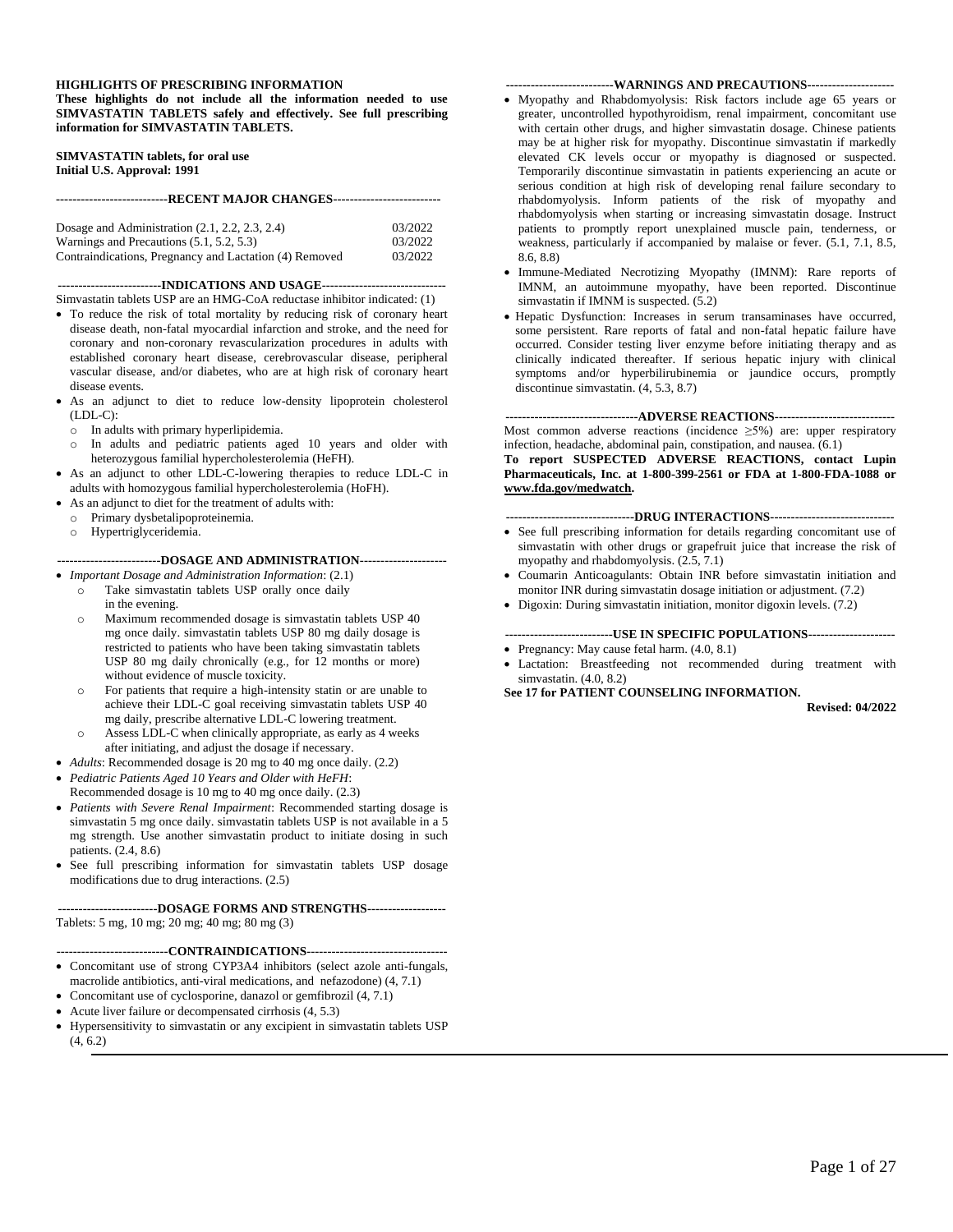#### <span id="page-3-0"></span>**FULL PRESCRIBING INFORMATION: CONTENTS\***

#### **1 INDICATIONS AND USAGE**

- **2 DOSAGE AND ADMINISTRATION** 
	- 2.1 Important Dosage and Administration Information
	- 2.2 Recommended Dosage in Adult Patients
	- 2.3 Recommended Dosage in Pediatric Patients 10 Years of Age and Older with HeFH
	- 2.4 Recommended Dosage in Patients with Renal Impairment
	- 2.5 Dosage Modificationss Due to Drug Interactions
- **3 DOSAGE FORMS AND STRENGTHS**

#### **4 CONTRAINDICATIONS**

- **5 WARNINGS AND PRECAUTIONS** 
	- 5.1 Myopathy and Rhabdomyolysis
	- 5.2 Immune-Mediated Necrotizing Myopathy
	- 5.3 Hepatic Dysfunction
	- 5.4 Increases in HbA1C and Fasting Serum Glucose Levels

#### **6 ADVERSE REACTIONS**

- 6.1 Clinical Trials Experience
- 6.2 Postmarketing Experience

#### **7 DRUG INTERACTIONS**

#### 7.1 Drug Interactions that Increase the Risk of Myopathy and Rhabdomyolysis with simvastatin.

7.2 Simvastatin Effects on Other Drugs

#### **8 USE IN SPECIFIC POPULATIONS**

- 8.1 Pregnancy
- 8.2 Lactation
- 8.4 Pediatric Use
- 8.5 Geriatric Use
- 8.6 Renal Impairment
- 8.7 Hepatic Impairment
- 8.8 Chinese Patients
- **10 OVERDOSAGE**
- **11 DESCRIPTION**
- **12 CLINICAL PHARMACOLOGY** 
	- 12.1 Mechanism of Action
	- 12.2 Pharmacodynamics
	- 12.3 Pharmacokinetics

#### **13 NONCLINICAL TOXICOLOGY**

- 13.1 Carcinogenesis, Mutagenesis, Impairment of Fertility **14 CLINICAL STUDIES**
- 
- **16 HOW SUPPLIED/STORAGE AND HANDLING**
- **17 PATIENT COUNSELING INFORMATION**

\*Sections or subsections omitted from the full prescribing information are not listed.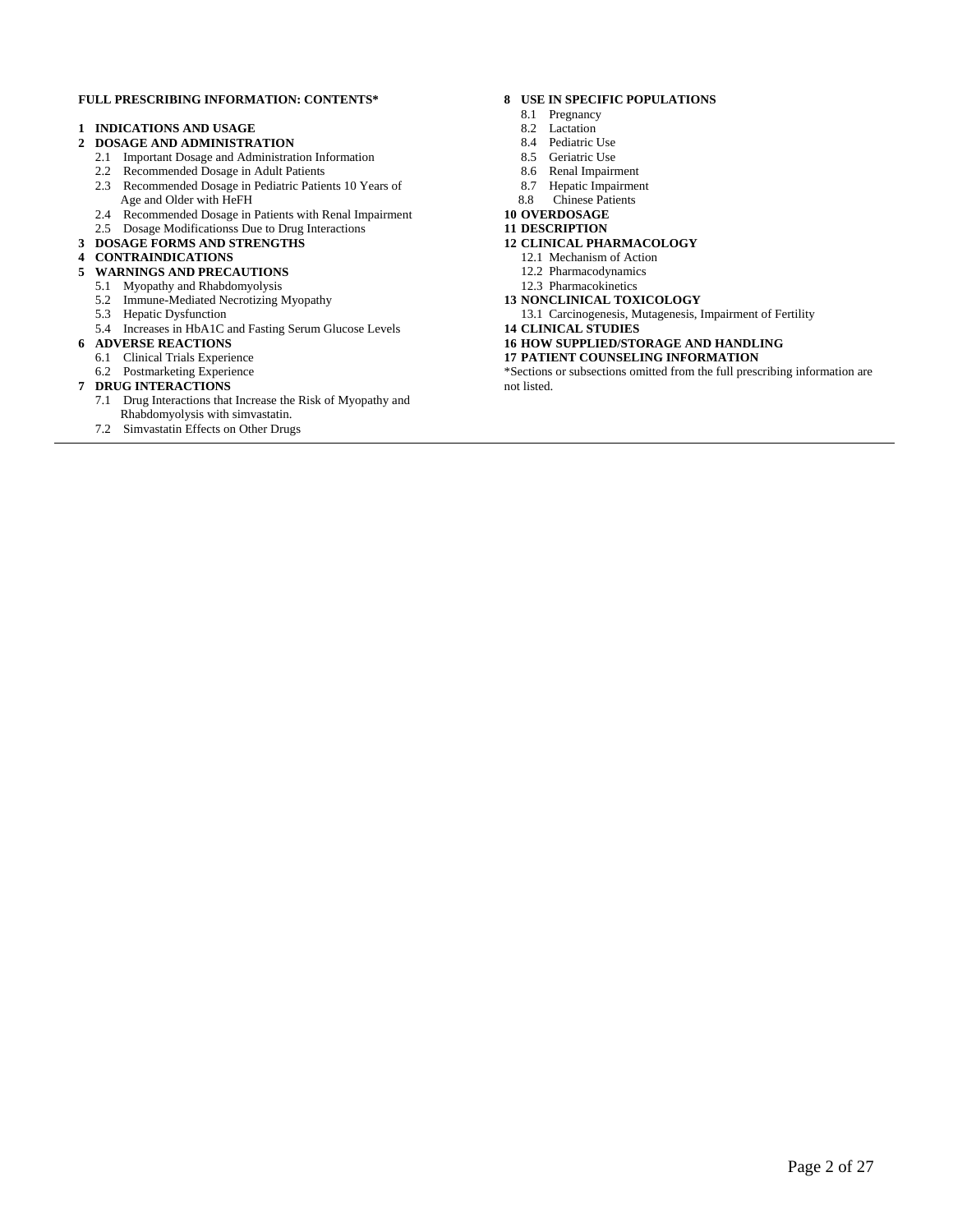# <span id="page-4-0"></span>**FULL PRESCRIBING INFORMATION**

# **1 INDICATIONS AND USAGE**

Simvastatin tablets USP are indicated:

- To reduce the risk of total mortality by reducing risk of coronary heart disease death, non-fatal myocardial infarction and stroke, and the need for coronary and non-coronary revascularization procedures in adults with established coronary heart disease, cerebrovascular disease, peripheral vascular disease, and/or diabetes, who are at high risk of coronary heart disease events.
- As an adjunct to diet to reduce low-density lipoprotein cholesterol (LDL-C):
	- o In adults with primary hyperlipidemia.
	- o In adults and pediatric patients aged 10 years and older with heterozygous familial hypercholesterolemia (HeFH).
- As an adjunct to other LDL-C-lowering therapies to reduce LDL-C in adults with homozygous familial hypercholesterolemia (HoFH).
- As an adjunct to diet for the treatment of adults with:
	- o Primary dysbetalipoproteinemia.
	- o Hypertriglyceridemia

# **2 DOSAGE AND ADMINISTRATION**

# **2.1 Important Dosage and Administration Information**

- Take simvastatin tablets USP orally once daily in the evening.
- The maximum recommended dosage is simvastatin tablets USP 40 mg once daily *[see DOSAGE AND ADMINISTRATION (2.2, 2.3)]*. The simvastatin tablets USP 80 mg daily dosage is restricted to patients who have been taking simvastatin tablets USP 80 mg daily chronically (e.g., for 12 months or more) without evidence of muscle toxicity *[see WARNINGS AND PRECAUTIONS (5.1)]*.
- For patients that require a high-intensity statin or are unable to achieve their LDL-C goal receiving simvastatin tablets USP 40 mg daily, prescribe alternative LDL-C-lowering treatment.
- Assess LDL-C when clinically appropriate, as early as 4 weeks after initiating simvastatin tablets USP, and adjust the dosage if necessary.

# **2.2 Recommended Dosage in Adult Patients**

The recommended dosage range of simvastatin tablets USP is 20 mg to 40 mg once daily

# **2.3 Recommend Dosage in Pediatric Patients 10 Years of Age and Older with HeFH**

The recommended dosage range of simvastatin tablets USP is 10 mg to 40 mg daily.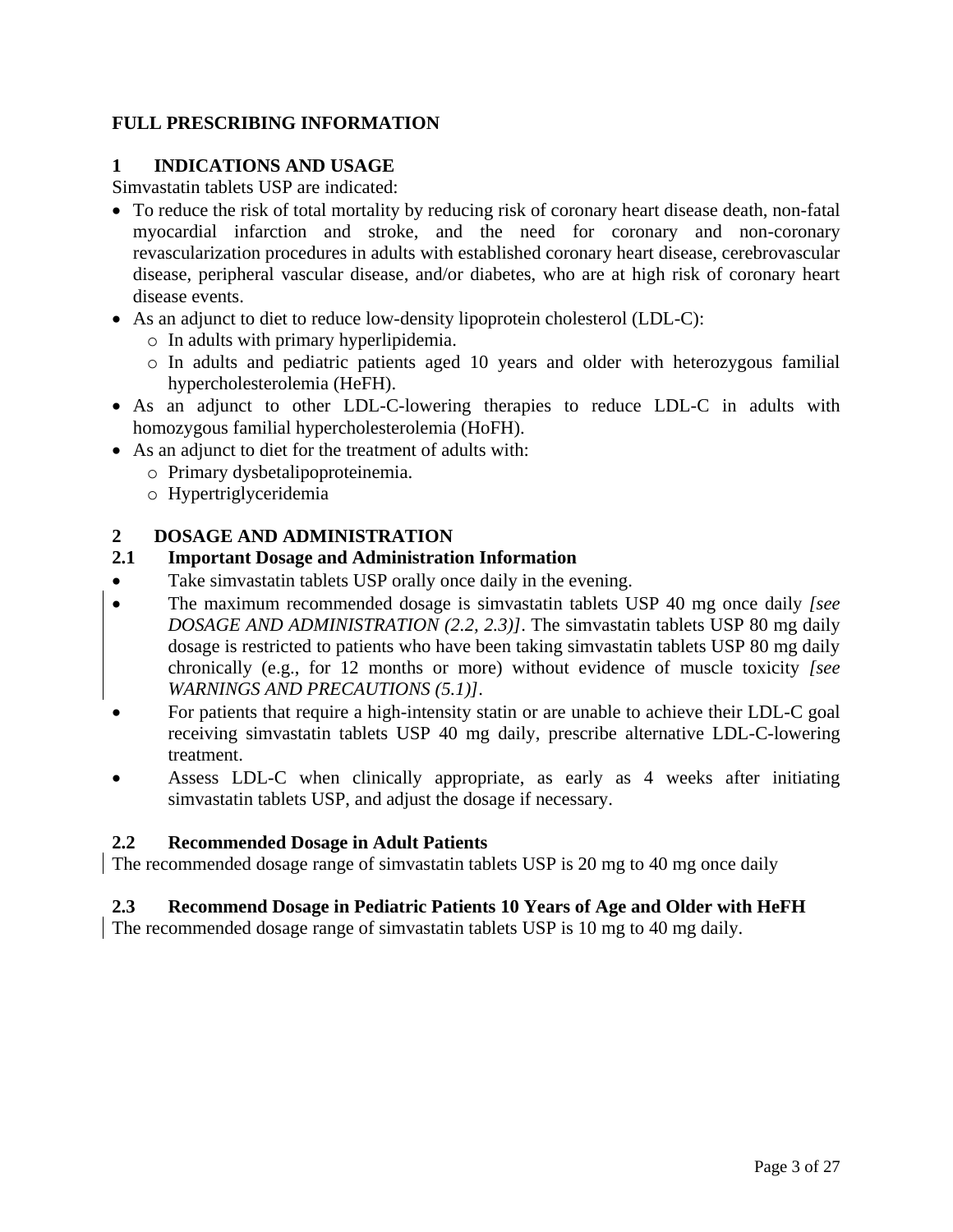# <span id="page-5-0"></span>**2.4 Recommended Dosage in Patients with Renal Impairment**

For patients with severe renal impairment [creatinine clearance (CLcr)  $15 - 29$  mL/min], the recommended starting dosage of simvastatin is 5 mg once daily *[see WARNINGS AND PRECAUTIONS (5.1) AND USE IN SPECIFIC POPULATIONS (8.6)]*. Simvastatin tablets USP is not available in a 5 mg strength. Use another simvastatin product to initiate dosing in such patients.

There are no dosage adjustment recommendations for patients with mild or moderate renal impairment.

# **2.5 Dosage Modifications Due to Drug Interactions**

Concomitant use of simvastatin tablets USP with the following drugs requires dosage modification of simvastatin tablets USP *[see WARNINGS AND PRECAUTIONS (5.1) AND DRUG INTERACTIONS (7.1)].*

# *Patients taking Lomitapide*

Reduce the dosage of simvastatin tablets USP by 50%. Do not exceed simvastatin tablets USP 20 mg once daily (or 40 mg once daily for patients who have previously taken simvastatin tablets USP 80 mg daily chronically while taking lomitapide) *[see DOSAGE AND ADMINISTRATION (2.1)].*

# *Patients taking Verapamil, Diltiazem, or Dronedarone*

Do not exceed simvastatin tablets USP 10 mg once daily.

# *Patients taking Amiodarone, Amlodipine, or Ranolazine*

Do not exceed simvastatin tablets USP 20 mg once daily.

# **3 DOSAGE FORMS AND STRENGTHS**

- Simvastatin tablets 5 mg are tan colored, round, biconvex, film-coated tablets debossed with 'LL' on one side and 'C01' on the other side.
- Simvastatin tablets 10 mg are peach colored, oval shaped, biconvex, film-coated tablets debossed with 'LL' on one side and 'C02' on the other side.
- Simvastatin tablets 20 mg are tan colored, oval shaped, biconvex, film-coated tablets debossed with 'LL' on one side and 'C03' on the other side.
- Simvastatin tablets 40 mg are brick red colored, round shaped, biconvex, film-coated tablets debossed with 'LL' on one side and 'C04' on the other side.
- Simvastatin tablets 80 mg are brick red colored, capsule shaped, biconvex, film-coated tablets debossed with 'LL' on one side and 'C05' on the other side.

# **4 CONTRAINDICATIONS**

Simvastatin is contraindicated in the following conditions:

- Concomitant use of strong CYP3A4 inhibitors (select azole anti-fungals, macrolide antibiotics, anti-viral medications, and nefazodone) *[see DRUG INTERACTIONS (7.1)].*
- Concomitant use of cyclosporine, danazol or gemfibrozil *[see DRUG INTERACTIONS (7.1)].*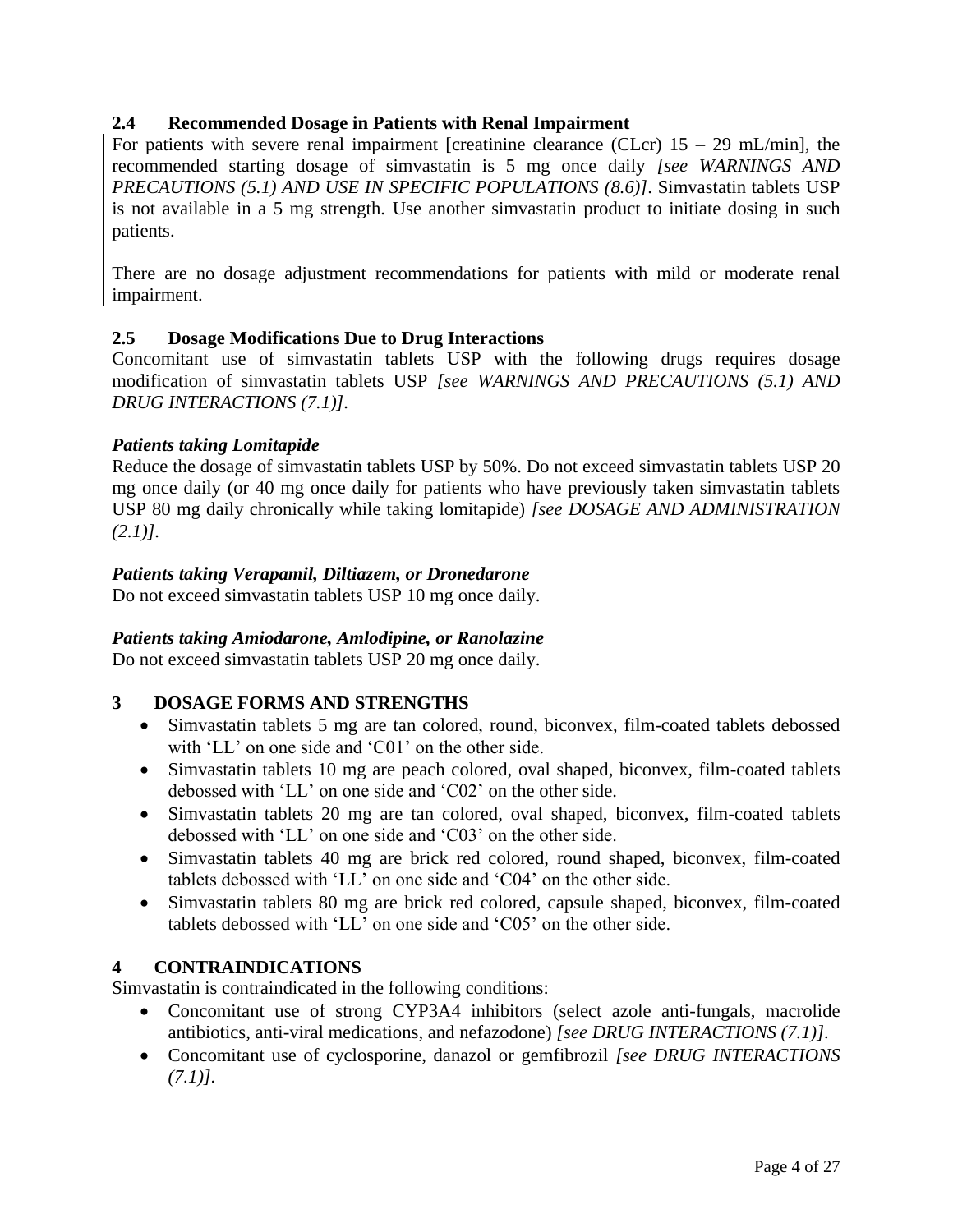- <span id="page-6-0"></span> Acute liver failure or decompensated cirrhosis *[see WARNINGS AND PRECAUTIONS (5.3)]*
- Hypersensitivity to simvastatin or any excipients in simvastatin tablets USP. Hypersensitivity reactions, including anaphylaxis, angioedema and Stevens-Johnson syndrome, have been reported *[see ADVERSE REACTIONS (6.2)]*

# **5 WARNINGS AND PRECAUTIONS**

### **5.1 Myopathy and Rhabdomyolysis**

Simvastatin may cause myopathy and rhabdomyolysis. Acute kidney injury secondary to myoglobinuria and rare fatalities have occurred as a result of rhabdomyolysis in patients treated with statins, including simvastatin.

In clinical studies of 24,747 simvastatin -treated patients with a median follow-up of 4 years, the incidence of myopathy, defined as unexplained muscle weakness, pain, or tenderness accompanied by creatinine kinase (CK) increases greater than ten times the upper limit of normal (10xULN), were approximately 0.03%, 0.08%, and 0.61% in patients treated with simvastatin 20 mg, 40 mg, and 80 mg daily, respectively. In another clinical study of 12,064 simvastatin -treated patients (with a history of myocardial infarction) with a mean follow-up of 6.7 years, the incidences of myopathy in patients taking simvastatin 20 mg and 80 mg daily were approximately 0.02% and 0.9%, respectively. The incidences of rhabdomyolysis (defined as myopathy with a CK >40xULN) in patients taking simvastatin 20 mg and 80 mg daily were approximately 0% and 0.4%, respectively *[see ADVERSE REACTIONS (6.1)].*

### *Risk Factors for Myopathy*

Risk factors for myopathy include age 65 years or greater, uncontrolled hypothyroidism, renal impairment, concomitant use with certain other drugs (including other lipid-lowering therapies), and higher simvastatin dosage; Chinese patients on simvastatin may be at higher risk for myopathy [*see CONTRAINDICATIONS (4), DRUG INTERACTIONS (7.1), and USE IN SPECIFIC POPULATIONS (8.8)*]. The risk of myopathy is increased by elevated plasma levels of simvastatin and simvastatin acid. The risk is also greater in patients taking simvastatin 80 mg daily compared with patients taking lower simvastatin dosages and compared with patients using other statins with similar or greater LDL-C-lowering efficacy *[see ADVERSE REACTIONS (6.1)].*

# *Steps to Prevent or Reduce the Risk of Myopathy and Rhabdomyolysis*

The concomitant use of strong CYP3A4 inhibitors with simvastatin is contraindicated. If shortterm treatment with strong CYP3A4 inhibitors is required, temporarily suspend simvastatin during the duration of strong CYP3A4 inhibitor treatment. The concomitant use of simvastatin with gemfibrozil, cyclosporine, or danazol is also contraindicated *[see CONTRAINDICATIONS (4) AND DRUG INTERACTIONS (7.1)].*

Simvastatin dosage modifications are recommended for patients taking lomitapide, verapamil, diltiazem, dronedarone, amiodarone, amlodipine or ranolazine [see Dosage and Administration (2.5)]. Simvastatin use should be temporarily suspended in patients taking daptomycin. Lipid modifying doses (>1 gram/day) of niacin, fibrates, colchicine, and grapefruit juice may also increase the risk of myopathy and rhabdomyolysis *[see DRUG INTERACTIONS (7.1)].*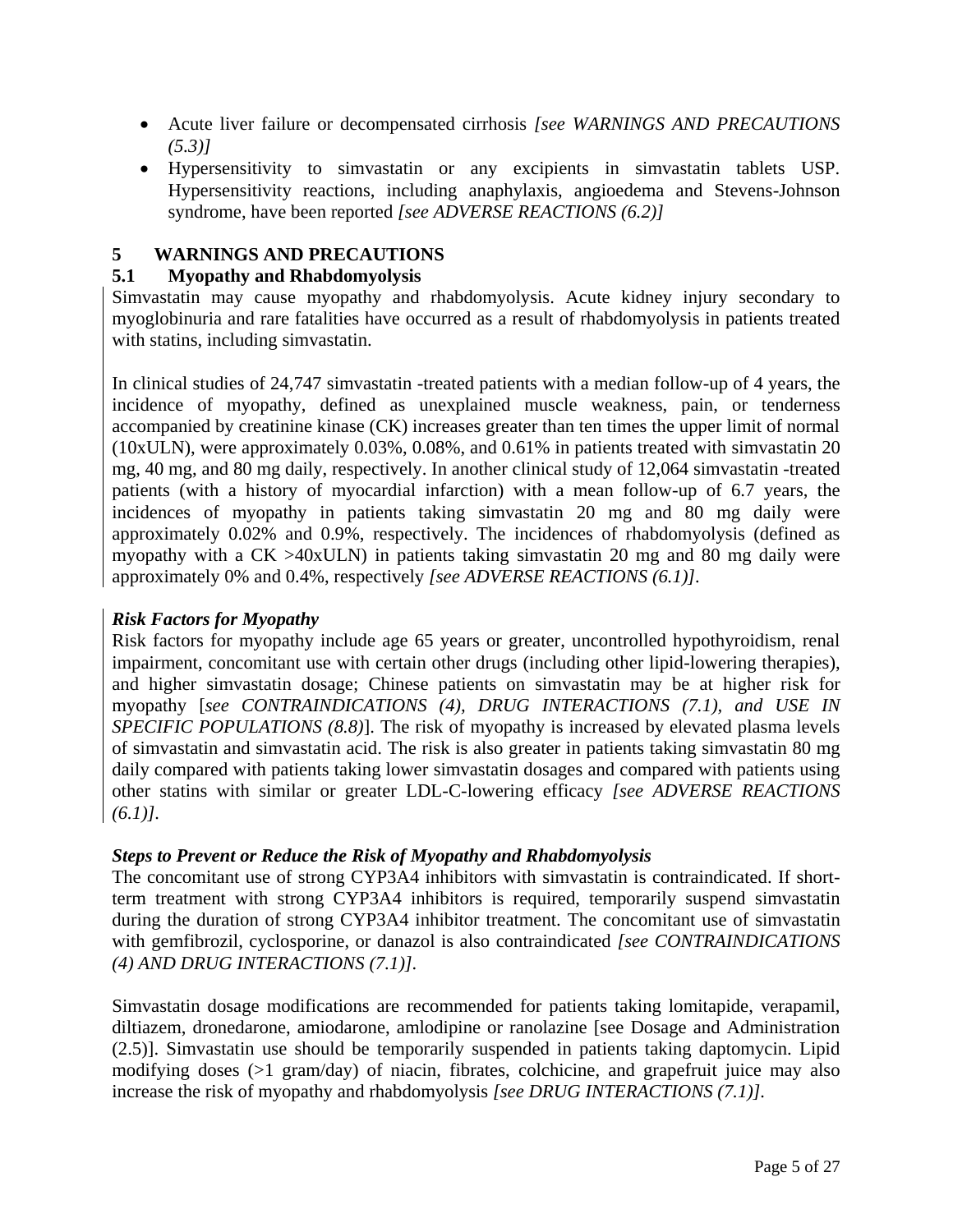<span id="page-7-0"></span>Use the 80 mg daily dosage of simvastatin only in patients who have been taking simvastatin 80 mg daily chronically without evidence of muscle toxicity *[see DOSAGE AND ADMINISTRATION (2.1)]*. If patients treated with simvastatin 80 mg are prescribed an interacting drug that increases the risk for myopathy and rhabdomyolysis, switch to an alternate statin *[SEE DRUG INTERACTIONS (7.1)].*

Discontinue simvastatin if markedly elevated CK levels occur or if myopathy is either diagnosed or suspected. Muscle symptoms and CK increases may resolve if simvastatin is discontinued. Temporarily discontinue simvastatin in patients experiencing an acute or serious condition at high risk of developing renal failure secondary to rhabdomyolysis, e.g., sepsis; shock; severe hypovolemia; major surgery; trauma; severe metabolic, endocrine, or electrolyte disorders; or uncontrolled epilepsy.

Inform patients of the risk of myopathy and rhabdomyolysis when starting or increasing the simvastatin dosage and advise patients receiving simvastatin 80 mg of the increased risk of myopathy and rhabdomyolysis. Instruct patients to promptly report any unexplained muscle pain, tenderness or weakness, particularly if accompanied by malaise or fever.

# **5.2 Immune-Mediated Necrotizing Myopathy**

There have been rare reports of immune-mediated necrotizing myopathy (IMNM), an autoimmune myopathy, associated with statin use, including simvastatin. IMNM is characterized by: proximal muscle weakness and elevated serum creatine kinase that persist despite discontinuation of statin treatment; positive anti-HMG CoA reductase antibody; muscle biopsy showing necrotizing myopathy without significant inflammation; and improvement with immunosuppressive agents. Additional neuromuscular and serologic testing may be necessary. Treatment with immunosuppressive agents may be required. Discontinue simvastatin if IMNM is suspected

# **5.3 Hepatic Dysfunction**

Increases in serum transaminases have been reported with use of simvastatin *[see ADVERSE REACTIONS* (6.1)]. In most cases, these changes appeared soon after initiation, were transient, were not accompanied by symptoms, and resolved or improved on continued therapy or after a brief interruption in therapy. Persistent increases to more than 3xULN in serum transaminases have occurred in approximately 1% of patients receiving simvastatin in clinical studies. Marked persistent increases of hepatic transaminases have also occurred with simvastatin. There have been rare postmarketing reports of fatal and non-fatal hepatic failure in patients taking statins, including simvastatin.

Patients who consume substantial quantities of alcohol and/or have a history of liver disease may be at increased risk for hepatic injury.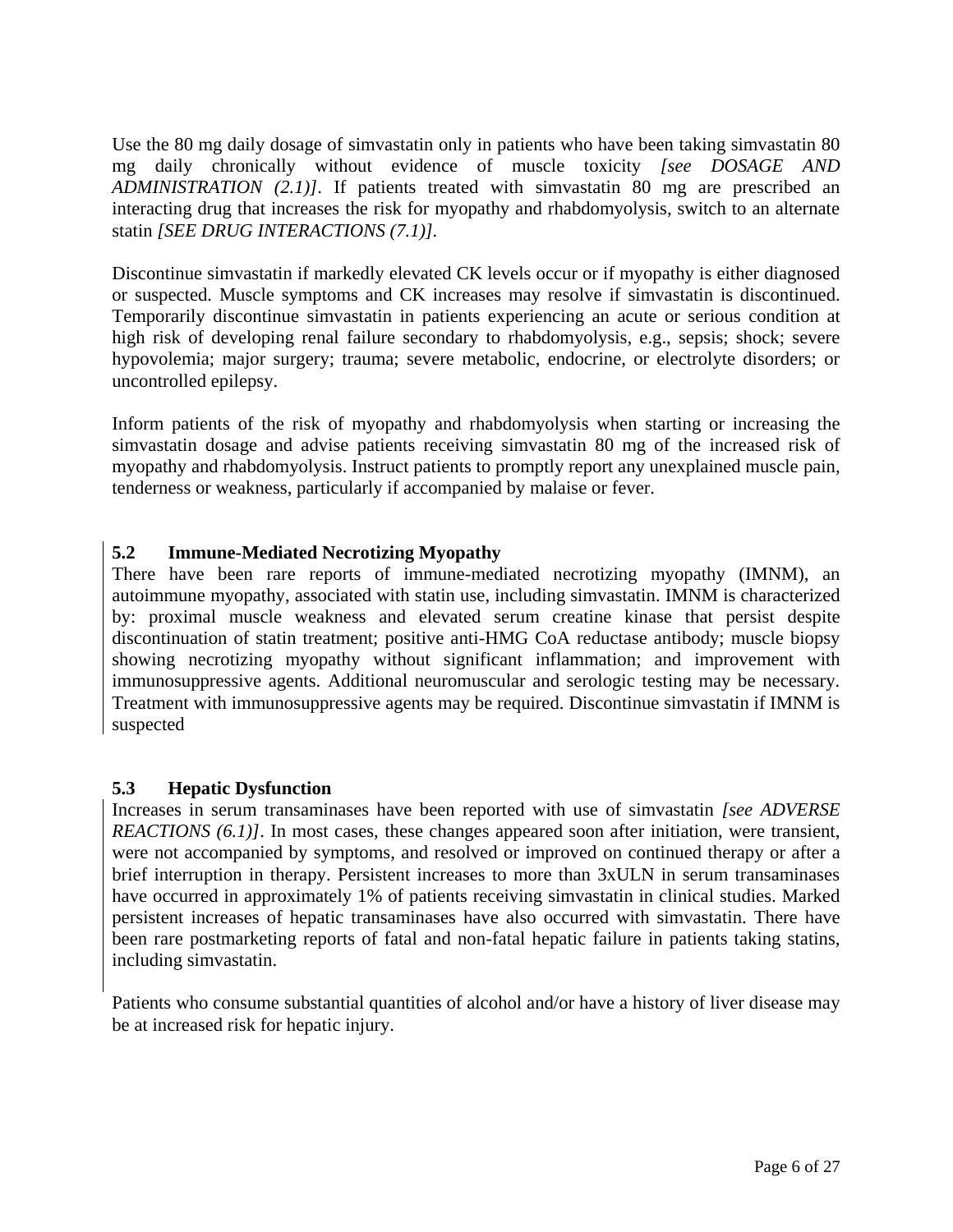<span id="page-8-0"></span>Consider liver enzyme testing before simvastatin initiation and when clinically indicated thereafter. Simvastatin is contraindicated in patients with acute liver failure or decompensated cirrhosis *[see CONTRAINDICATIONS (4)]*. If serious hepatic injury with clinical symptoms and/or hyperbilirubinemia or jaundice occurs, promptly discontinue simvastatin.

# **5.4 Increases in HbA1c and Fasting Serum Glucose Levels**

Increases in HbA1c and fasting serum glucose levels have been reported with statins, including simvastatin. Optimize lifestyle measures, including regular exercise, maintaining a healthy body weight, and making healthy food choices.

# **6 ADVERSE REACTIONS**

The following important adverse reactions are described below and elsewhere in the labeling:

- Myopathy and Rhabdomyolysis *[see WARNINGS AND PRECAUTIONS (5.1)]*
- Immune-Mediated Necrotizing Myopathy *[see WARNINGS AND PRECAUTIONS (5.2)]*
- Hepatic Dysfunction *[see WARNINGS AND PRECAUTIONS (5.3)]*
- Increases in HbA1c and Fasting Serum Glucose Levels *[see WARNINGS AND PRECAUTIONS (5.4)]*

# **6.1 Clinical Trials Experience**

Because clinical studies are conducted under widely varying conditions, adverse reaction rates observed in the clinical studies of a drug cannot be directly compared to rates in the clinical studies of another drug and may not reflect the rates observed in practice.

In clinical studies, 2,423 adult patients were exposed to simvastatin with a median duration of follow-up of approximately 18 months. The most commonly reported adverse reactions (incidence  $\geq 5\%$ ) in these simvastatin clinical studies were: upper respiratory infections (9%), headache (7%), abdominal pain (7%), constipation (7%), and nausea (5%). Overall, 1.4% of patients discontinued simvastatin due to adverse reactions. The most common adverse reactions that led to discontinuation were: gastrointestinal disorders (0.5%), myalgia (0.1%), and arthralgia  $(0.1\%)$ .

In a Cardiovascular Outcomes Study (the Scandinavian Simvastatin Survival Study [Study 4S]), adult patients (age range 35-71 years, 19% women, 100% Caucasians) were treated with 20-40 mg per day of simvastatin or placebo over a median of 5.4 years *[see CLINICAL STUDIES (14)]*; adverse reactions reported in  $\geq$ 2% of patients and at a rate greater than placebo are shown in Table 1.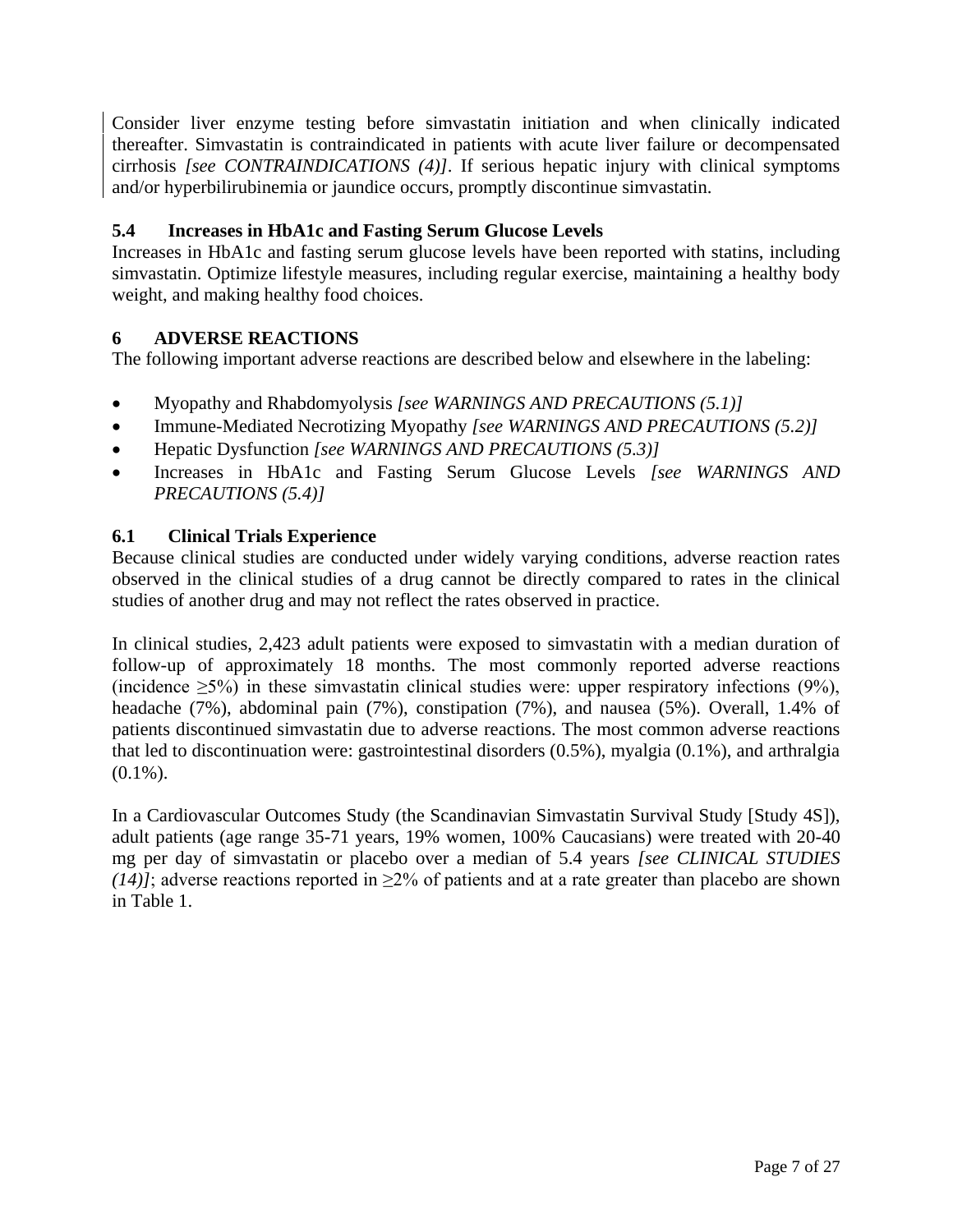|                         | % Placebo              | % Simvastatin    |
|-------------------------|------------------------|------------------|
|                         | $\overline{(N=2,223)}$ | $(N = 2,221)$    |
|                         |                        |                  |
|                         |                        |                  |
| <b>Bronchitis</b>       | 6.3                    | 6.6              |
|                         |                        |                  |
| Abdominal pain          | 5.8                    | 5.9              |
|                         |                        |                  |
|                         |                        |                  |
| Atrial fibrillation     | 5.1                    | 5.7              |
|                         |                        |                  |
|                         | 3.9                    | 4.9              |
| Gastritis               |                        |                  |
|                         |                        |                  |
| Eczema                  | 3.0                    | 4.5              |
|                         |                        |                  |
| Vertigo                 | 4.2                    | 4.5              |
|                         |                        |                  |
|                         |                        |                  |
| Diabetes mellitus       | 3.6                    | 4.2              |
|                         |                        |                  |
| Insomnia                | 3.8                    | 4.0              |
|                         |                        |                  |
| Myglia                  | 3.2                    | 3.7              |
|                         |                        |                  |
| Urinary tract infection | 3.1                    | 3.2              |
|                         |                        |                  |
| Edema/swelling          | 2.3                    | 2.7              |
| Headache                | 2.1                    | 2.5              |
| Sinusitis               | 1.8                    | 2.3              |
|                         |                        |                  |
| Constipation            | 1.6                    | $\overline{2.2}$ |
|                         |                        |                  |

# **Table 1 :Adverse Reactions Reported ≥2% of Patients Treated with Simvastatin and Greater than Placebo in Study 4S**

# *Myopathy/Rhabdomyolysis*

In clinical studies with a median follow-up of at least 4 years, in which 24,747 patients received simvastatin, the incidence of myopathy (defined as unexplained muscle weakness, pain, or tenderness accompanied by CK increases greater than 10xULN) was approximately 0.03%, 0.08%, and 0.61% for the simvastatin 20 mg, 40 mg, and 80 mg daily groups, respectively.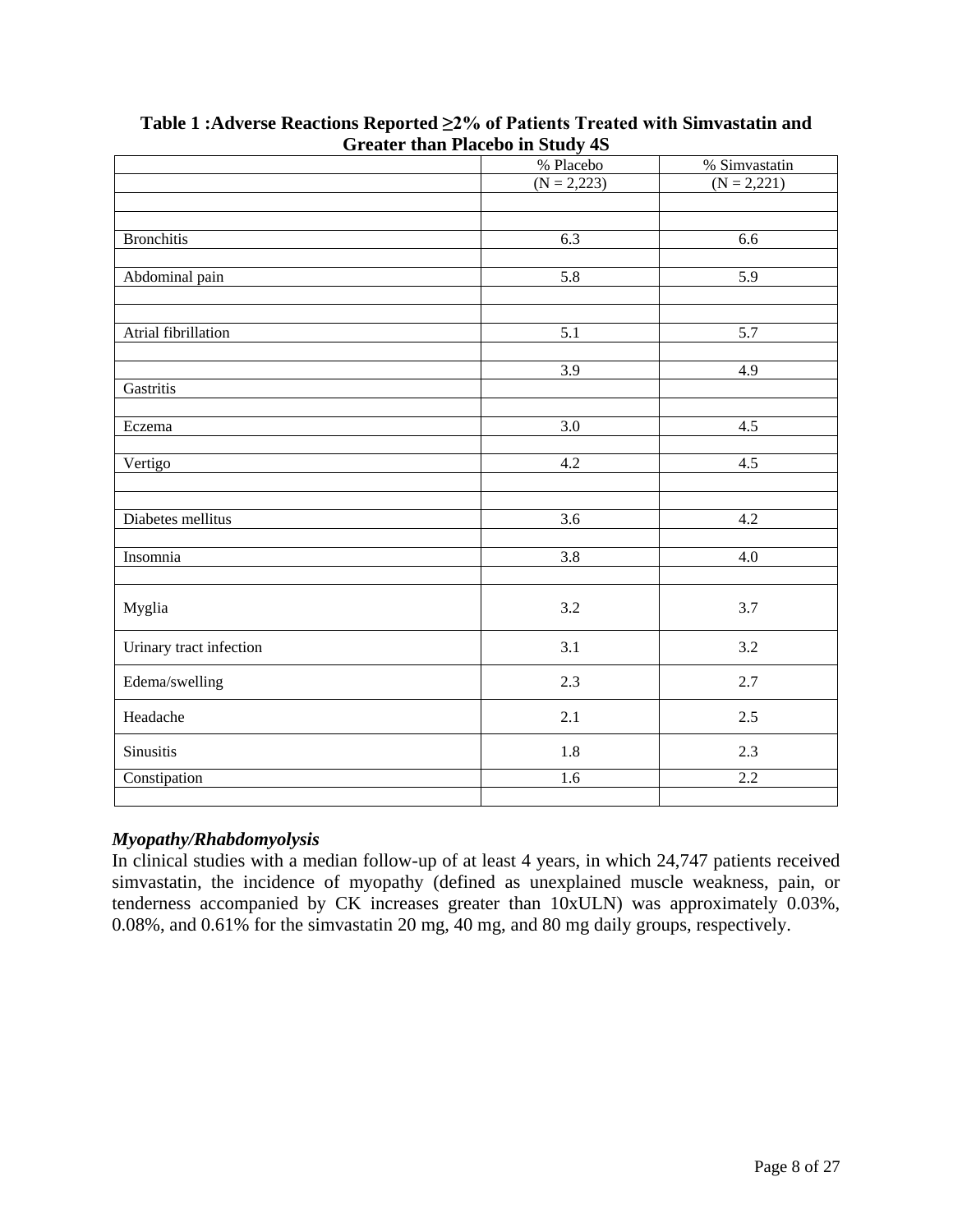<span id="page-10-0"></span>In a clinical outcomes study in which 12,064 adult patients with a history of myocardial infarction were treated with simvastatin (mean follow-up 6.7 years), the incidence of myopathy (defined as unexplained muscle weakness or pain with a serum  $CK > 10x$  [1200 U/L] ULN) in patients taking simvastatin 20 mg and 80 mg daily was approximately 0.02% and 0.9%, respectively. The incidence of rhabdomyolysis (defined as myopathy with a CK >40xULN) in patients on simvastatin 20 mg and 80 mg daily was approximately 0% and 0.4%, respectively. The incidence of myopathy and rhabdomyolysis were highest during the first year and then decreased during the subsequent years of treatment.

In another clinical outcomes study in which 10,269 adult patients were treated with simvastatin 40 mg per day (mean follow-up of 5 years), the incidence of myopathy/rhabdomyolysis was <0.1% in patients treated with simvastatin.

### *Elevations in Liver Enzyme Tests*

Moderate (less than 3xULN) elevations of serum transaminases have been reported with use of simvastatin.

Persistent increases to more than 3xULN in serum transaminases have occurred in approximately 1% of patients receiving simvastatin in clinical studies. Marked persistent increases of hepatic transaminases have occurred with simvastatin. Elevated alkaline phosphatase and γ-glutamyl transpeptidase have also been reported.

In Study 4S, with a median follow-up of 5.4 years, 1,986 adult patients were treated with simvastatin 20 mg once daily, of whom 37% titrated to 40 mg once daily. The percentage of patients with one or more occurrences of transaminase elevations to  $> 3xULN$  was 0.7% in patients taking simvastatin compared with 0.6% in patients taking placebo. Elevated transaminases leading to discontinuation of study treatment occurred in 0.4% of patients taking simvastatin and 0.2% of patients taking placebo. The majority of elevated transaminases leading to treatment discontinuation occurred within in the first year.

# *Adverse Reactions in Pediatric Patients with Heterozygous Familial Hypercholesterolemia*

In a 48-week clinical study in pediatric patients 10 years of age and older (43% female, 97.7% Caucasians, 1.7% Hispanics, 0.6% Multiracial) with HeFH (n=175), treated with placebo or simvastatin (10 - 40 mg daily), the most common adverse reactions were upper respiratory infection, headache, abdominal pain, and nausea *[see USE IN SPECIFIC POPULATIONS (8.4) AND CLINICAL STUDIES (14)]*.

#### **6.2 Postmarketing Experience**

The following adverse reactions have been identified during post-approval use of simvastatin. Because these reactions are reported voluntarily from a population of uncertain size, it is not always possible to reliably estimate their frequency or establish a causal relationship to drug exposure.

#### *Body as whole*

fever, chills, malaise, asthenia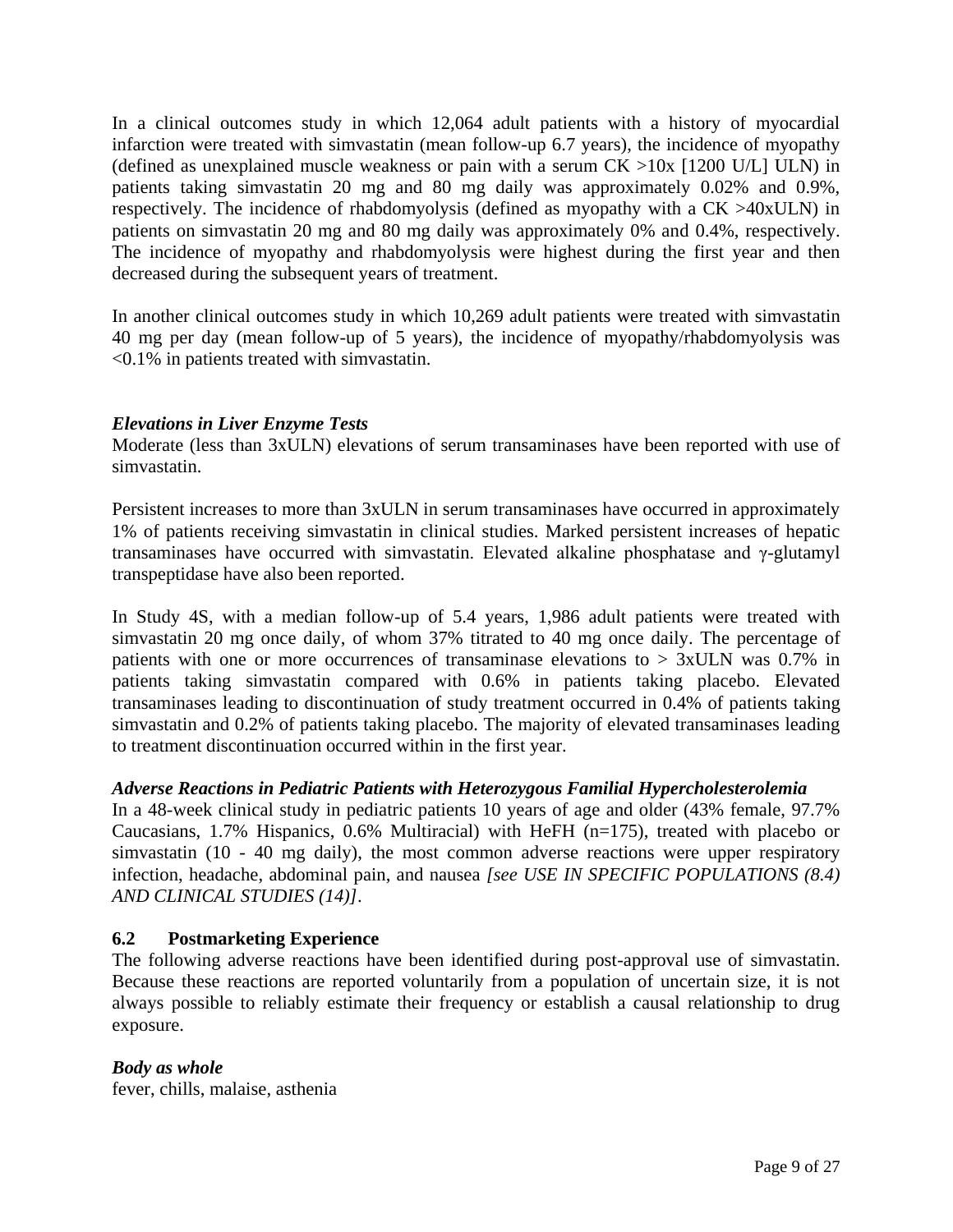#### <span id="page-11-0"></span>*Blood and Lymphatic System Disorders*

anemia, thrombocytopenia, leukopenia, hemolytic anemia, positive ANA, ESR increase, eosinophilia

#### *Gastrointestinal Disorders*

pancreatitis, vomiting

#### *Hepatic and Pancreatic Disorders*

hepatitis/jaundice, fatal and non-fatal hepatic failure

#### *Immune System Disorders***:**

hypersensitivity syndrome including: anaphylaxis, angioedema, lupus erythematous-like syndrome, dermatomyositis, vasculitis

#### *Musculoskeletal and Connective Tissue Disorders*

muscle cramps, immune-mediated necrotizing myopathy, polymyalgia rheumatica, arthritis

#### *Nervous System Disorders*

dizziness, depression, paresthesia, peripheral neuropathy, Rare reports of cognitive impairment (e.g., memory loss, forgetfulness, amnesia, memory impairment, confusion) associated with statin use. Cognitive impairment was generally nonserious, and reversible upon statin discontinuation, with variable times to symptom onset (1 day to years) and symptom resolution (median of 3 weeks).

#### *Skin and Subcutaneous Tissue Disorders*

pruritus, alopecia, a variety of skin changes (e.g., nodules, discoloration, dryness of skin/mucous membranes, changes to hair/nails), purpura, urticaria, photosensitivity, flushing, toxic epidermal necrolysis, erythema multiforme, including Stevens-Johnson syndrome

#### *Respiratory and Thoracic*

interstitial lung disease, dyspnea

*Reproductive System Disorders* erectile dysfunction

#### **7 DRUG INTERACTIONS**

#### **7.1 Drug Interactions that Increase the Risk of Myopathy and Rhabdomyolysis with Simvastatin**

Simvastatin is a substrate of CYP3A4 and of the transport protein OATP1B1. Simvastatin exposure can be significantly increased with concomitant administration of inhibitors of CYP3A4 and OATP1B1. Table 2 includes a list of drugs that increase the risk of myopathy and rhabdomyolysis when used concomitantly with simvastatin and instructions for preventing or managing them *[see WARNINGS AND PRECAUTIONS (5.1) AND CLINICAL PHARMACOLOGY (12.3)]*.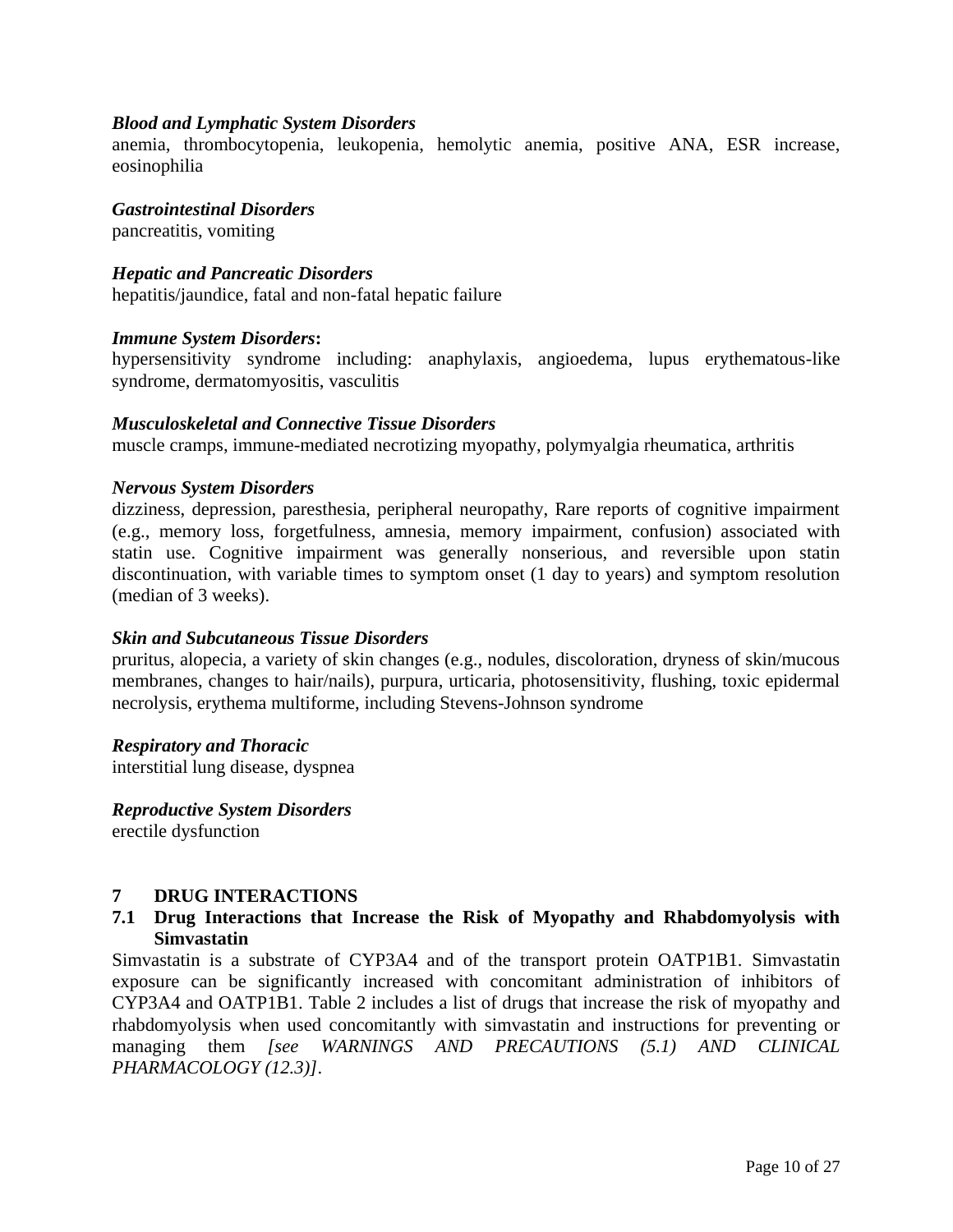# **Table 2: Drug Interactions that Increase the Risk of Myopathy and Rhabdomyolysis with Simvastatin**

| <b>Strong CYP3A4 inhibitors</b>              |                                                                                                                              |  |  |  |
|----------------------------------------------|------------------------------------------------------------------------------------------------------------------------------|--|--|--|
|                                              | Simvastatin is a substrate of CYP3A4. Concomitant use of strong CYP3A4                                                       |  |  |  |
| Clinical Impact:                             | inhibitors with simvastatin increases simvastatin exposure and increases the risk                                            |  |  |  |
|                                              | of myopathy and rhabdomyolysis, particularly with higher simvastatin dosages.                                                |  |  |  |
|                                              | Concomitant use of strong CYP3A4 inhibitors<br>with<br>Simvastatin is                                                        |  |  |  |
| Intervention:                                | contraindicated [see CONTRAINDICATIONS (4)]. If treatment with a CYP3A4                                                      |  |  |  |
|                                              | inhibitor is unavoidable, suspend simvastatin during the course of strong                                                    |  |  |  |
|                                              | CYP3A4 inhibitor treatment.                                                                                                  |  |  |  |
|                                              | Select azole anti-fungals (e.g., itraconazole, ketoconazole, posaconazole, and                                               |  |  |  |
|                                              | select macrolide<br>antibiotics (e.g.,<br>erythromycin<br>voriconazole),<br>and                                              |  |  |  |
| Examples:                                    | clarithromycin), select HIV protease inhibitors (e.g., nelfinavir, ritonavir, and                                            |  |  |  |
|                                              | darunavir/ritonavir), select HCV protease inhibitors (e.g., boceprevir and                                                   |  |  |  |
|                                              | telaprevir), cobicistat-containing products, and nefazodone.                                                                 |  |  |  |
| <b>Cyclosporine, Danazol, or Gemfibrozil</b> |                                                                                                                              |  |  |  |
|                                              | The risk of myopathy and rhabdomyolysis is increased with concomitant use of                                                 |  |  |  |
| Clinical Impact:                             | cyclosporine, danazol, or gemfibrozil with simvastatin. Gemfibrozil may cause                                                |  |  |  |
|                                              | myopathy when given alone.                                                                                                   |  |  |  |
| Intervention:                                | Concomitant use of cyclosporine, danazol, or gemfibrozil with simvastatin is<br>contraindicated [see CONTRAINDICATIONS (4)]. |  |  |  |
|                                              | Amiodarone, Dronedarone, Ranolazine, or Calcium Channel Blockers                                                             |  |  |  |
|                                              | The risk of myopathy and rhabdomyolysis is increased by concomitant use of                                                   |  |  |  |
| Clinical Impact:                             | amiodarone, dronedarone, ranolazine, or calcium channel blockers with                                                        |  |  |  |
|                                              | simvastatin.                                                                                                                 |  |  |  |
|                                              | For patients taking verapamil, diltiazem, or dronedarone, do not exceed                                                      |  |  |  |
|                                              | simvastatin 10 mg daily. For patients taking amiodarone, amlodipine, or                                                      |  |  |  |
| Intervention:                                | ranolazine, do not exceed simvastatin 20 mg daily [see DOSAGE AND                                                            |  |  |  |
|                                              | ADMINISTRATION (2.5)].                                                                                                       |  |  |  |
| Lomitapide                                   |                                                                                                                              |  |  |  |
|                                              | Simvastatin exposure is approximately doubled with concomitant use of                                                        |  |  |  |
| Clinical Impact:                             | lomitapide and the risk of myopathy and rhabdomyolysis is increased.                                                         |  |  |  |
|                                              | Reduce the dose of simvastatin by 50% if initiating lomitapide. Do not exceed                                                |  |  |  |
| Intervention:                                | simvastatin 20 mg daily (or simvastatin 40 mg daily for patients who have                                                    |  |  |  |
|                                              | previously taken simvastatin 80 mg daily chronically) while taking lomitapide                                                |  |  |  |
|                                              | [see DOSAGE AND ADMINISTRATION (2.1,2.5)].                                                                                   |  |  |  |
| <b>Daptomycin</b>                            |                                                                                                                              |  |  |  |
|                                              | Cases of rhabdomyolysis have been reported with simvastatin administered with                                                |  |  |  |
| Clinical Impact:                             | daptomycin. Both simvastatin and daptomycin can cause myopathy and                                                           |  |  |  |
|                                              | rhabdomyolysis when given alone and the risk of myopathy and rhabdomyolysis                                                  |  |  |  |
|                                              | may be increased by coadministration.                                                                                        |  |  |  |
| Intervention:                                | If treatment with daptomycin is required, consider temporarily suspending                                                    |  |  |  |
|                                              | simvastatin during the course of daptomycin treatment.                                                                       |  |  |  |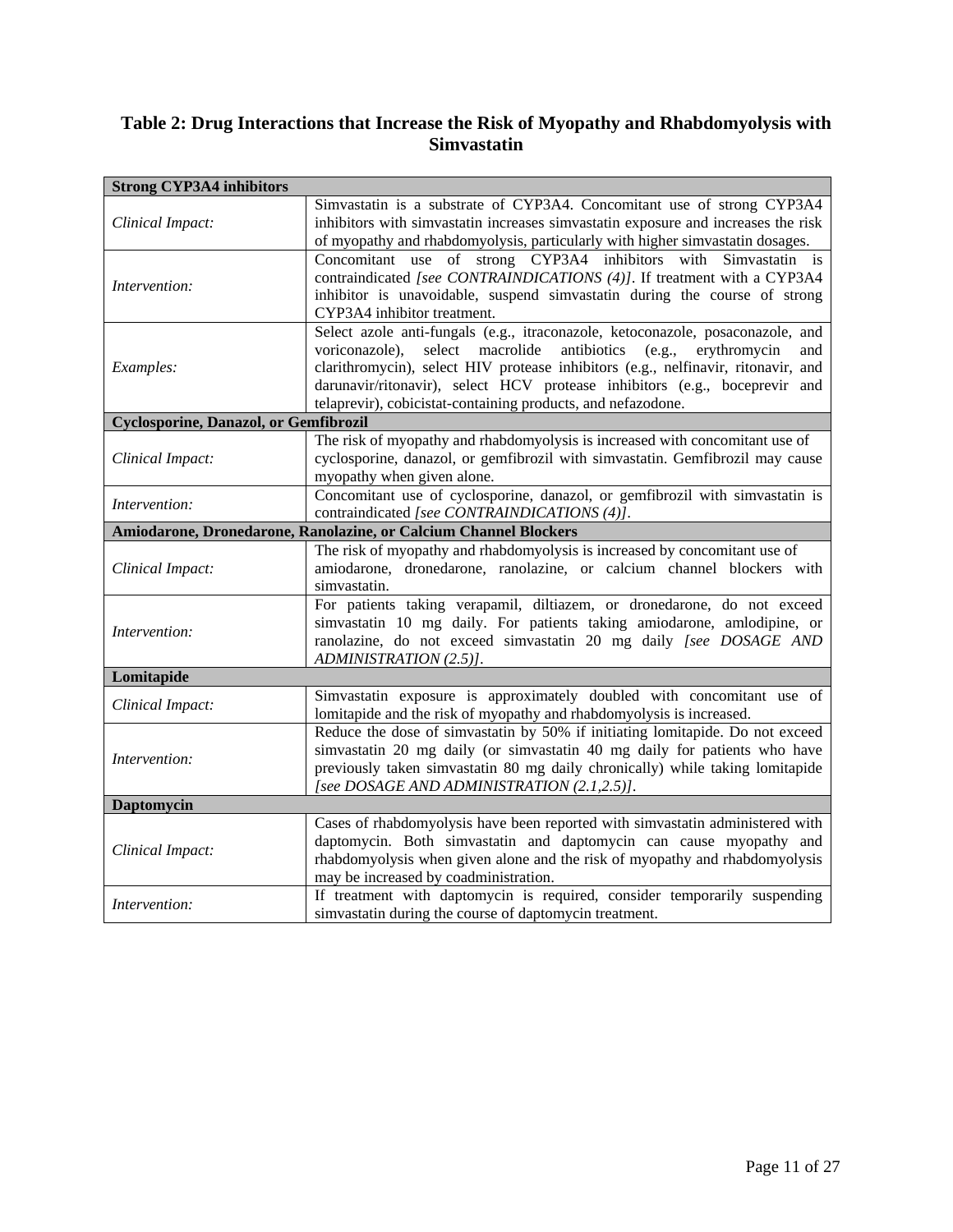<span id="page-13-0"></span>

| <b>Niacin</b>                            |                                                                                                                                                                                                                                                                                                                                                                                                                                                                                                                                                             |
|------------------------------------------|-------------------------------------------------------------------------------------------------------------------------------------------------------------------------------------------------------------------------------------------------------------------------------------------------------------------------------------------------------------------------------------------------------------------------------------------------------------------------------------------------------------------------------------------------------------|
| Clinical Impact:                         | Cases of myopathy and rhabdomyolysis have been observed with concomitant<br>use of lipid modifying dosages of niacin-containing products $(>1$ gram/day<br>niacin) with simvastatin. The risk of myopathy is greater in Chinese patients. In a<br>clinical study (median follow-up 3.9 years) of patients at high risk of CVD and<br>with well-controlled LDL-C levels on simvastatin 40 mg/day with or without<br>ezetimibe 10 mg/day, there was no incremental benefit on cardiovascular<br>outcomes with the addition of lipid-modifying doses of niacin |
| Intervention:                            | Concomitant use of simvastatin with lipid-modifying dosages of niacin is not<br>recommended in Chinese patients [see USE IN SPECIFIC POPULATIONS<br>$(8.8)$ ]. For non-Chinese patients, consider if the benefit of using lipid-modifying<br>doses of niacin concomitantly with simvastatin outweighs the increased risk of<br>myopathy and rhabdomyolysis. If concomitant use is decided, monitor patients<br>for signs and symptoms of myopathy, particularly during initiation of therapy<br>and during upward dose titration of either drug.            |
| <b>Fibrates (other than Gemfibrozil)</b> |                                                                                                                                                                                                                                                                                                                                                                                                                                                                                                                                                             |
| Clinical Impact:                         | Fibrates may cause myopathy when given alone. The risk of myopathy and<br>rhabdomyolysis is increased with concomitant use of fibrates with simvastatin                                                                                                                                                                                                                                                                                                                                                                                                     |
| Intervention:                            | Consider if the benefit of using fibrates concomitantly with simvastatin<br>outweighs the increased risk of myopathy and rhabdomyolysis. If concomitant<br>use is decided, monitor patients for signs and symptoms of myopathy,<br>particularly during initiation of therapy and during upward dose titration of either<br>drug.                                                                                                                                                                                                                            |
| <b>Colchicine</b>                        |                                                                                                                                                                                                                                                                                                                                                                                                                                                                                                                                                             |
| Clinical Impact:                         | Cases of myopathy and rhabdomyolysis have been reported with concomitant<br>use of colchicine with simvastatin                                                                                                                                                                                                                                                                                                                                                                                                                                              |
| Intervention:                            | Consider if the benefit of using colchicine concomitantly with simvastatin<br>outweighs the increased risk of myopathy and rhabdomyolysis. If concomitant<br>use is decided, monitor patients for signs and symptoms of myopathy,<br>particularly during initiation of therapy and during upward dose titration of either<br>drug.                                                                                                                                                                                                                          |
| <b>Grapefruit Juice</b>                  |                                                                                                                                                                                                                                                                                                                                                                                                                                                                                                                                                             |
| Clinical Impact:                         | Grapefruit juice can raise the plasma levels of simvastatin and may increase the<br>risk of myopathy and rhabdomyolysis.                                                                                                                                                                                                                                                                                                                                                                                                                                    |
| Intervention:                            | Avoid grapefruit juice when taking simvastatin                                                                                                                                                                                                                                                                                                                                                                                                                                                                                                              |

# **7.2 Simvastatin Effects on Other Drugs**

Table 3 presents Simvastatin's effect on other drugs and instructions for preventing or managing them.

| <b>Table 3: Simvastatin Effects on Other Drugs</b> |  |  |
|----------------------------------------------------|--|--|
|----------------------------------------------------|--|--|

| <b>Coumarin Anticoagulants</b> |                                                                                           |
|--------------------------------|-------------------------------------------------------------------------------------------|
|                                | Simvastatin may potentiate the effect of coumarin anticoagulants and increase             |
|                                | the INR. The concomitant use of simvastatin $(20 \text{ to } 40 \text{ mg})$ and coumarin |
|                                | anticoagulants increased the INR from a baseline of 1.7 to 1.8 in healthy subjects        |
| Clinical Impact:               | and from 2.6 to 3.4 in patients with hyperlipidemia. There are postmarketing              |
|                                | reports of clinically evident bleeding and/or increased INR in patients taking            |
|                                | concomitant stating and warfarin.                                                         |
|                                | In patients taking coumarin anticoagulants, obtain an INR before starting                 |
| Intervention:                  | simvastatin and frequently enough after initiation, dose titration, or                    |
|                                | discontinuation to ensure that no significant alteration in INR occurs. Once the          |
|                                | INR is stable, monitor INR at regularly recommended intervals.                            |
| <b>Digoxin</b>                 |                                                                                           |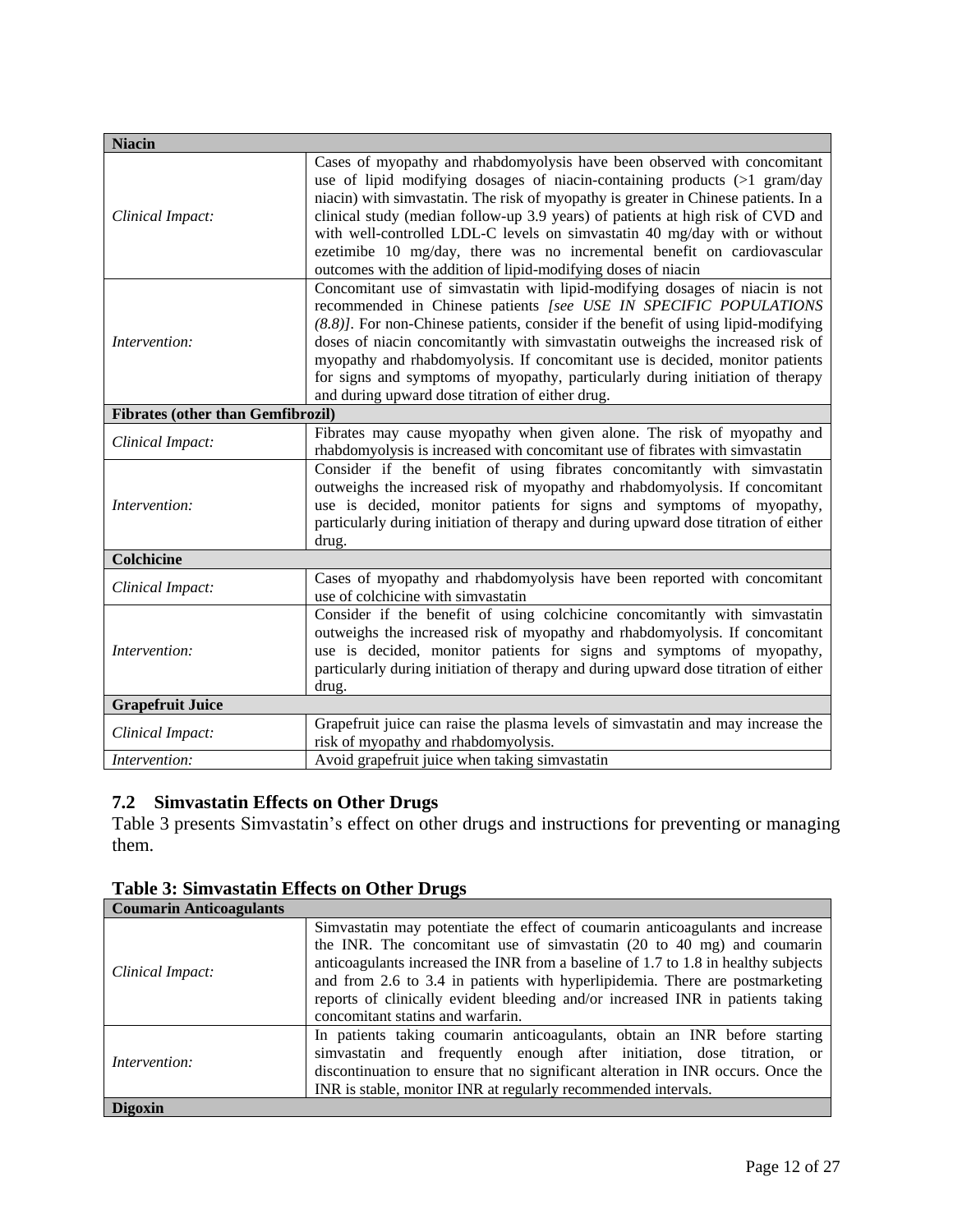<span id="page-14-0"></span>

| Clinical Impact:     | Concomitant use of digoxin with simvastatin may result in elevated plasma<br>digoxin concentrations [see CLINICAL PHARMACOLOGY (12.3)]. |  |  |
|----------------------|-----------------------------------------------------------------------------------------------------------------------------------------|--|--|
| <i>Intervention:</i> | Monitor digoxin levels in patients taking digoxin when simvastatin is initiated.                                                        |  |  |

### **8 USE IN SPECIFIC POPULATIONS**

# **8.1 Pregnancy**

# *Risk Summary*

Discontinue simvastatin when pregnancy is recognized. Alternatively, consider the ongoing therapeutic needs of the individual patient.

Simvastatin decreases synthesis of cholesterol and possibly other biologically active substances derived from cholesterol; therefore, simvastatin may cause fetal harm when administered to pregnant patients based on the mechanism of action *[see CLINICAL PHARMACOLOGY (12.1)]*. In addition, treatment of hyperlipidemia is not generally necessary during pregnancy. Atherosclerosis is a chronic process and the discontinuation of lipid-lowering drugs during pregnancy should have little impact on the outcome of long-term therapy of primary hyperlipidemia for most patients.

Available data from case series and prospective and retrospective observational cohort studies over decades of use with statins in pregnant women have not identified a drug-associated risk of major congenital malformations. Published data from prospective and retrospective observational cohort studies with simvastatin use in pregnant women are insufficient to determine if there is a drug-associated risk of miscarriage *(see DATA).*

In animal reproduction studies, no adverse developmental effects were observed in pregnant rats or rabbits orally administered simvastatin during the period of organogenesis at doses that resulted in 2.5 and 2 times, respectively, the human exposure at the maximum recommended human dosage of 80 mg/day, based on body surface area (mg/m2) *(see DATA)*.

The estimated background risk of major birth defects and miscarriage for the indicated population is unknown. In the U.S. general population, the estimated background risk of major birth defects and miscarriage in clinically recognized pregnancies is 2 to 4% and 15 to 20%, respectively.

# *Data*

#### *Human Data:*

A Medicaid cohort linkage study of 1152 statin-exposed pregnant women compared to 886,996 controls did not find a significant teratogenic effect from maternal use of statins in the first trimester of pregnancy, after adjusting for potential confounders – including maternal age, diabetes mellitus, hypertension, obesity, and alcohol and tobacco use – using propensity scorebased methods. The relative risk of congenital malformations between the group with statin use and the group with no statin use in the first trimester was 1.07 (95% confidence interval 0.85 to 1.37) after controlling for confounders, particularly pre-existing diabetes mellitus. There were also no statistically significant increases in any of the organ-specific malformations assessed after accounting for confounders. In the majority of pregnancies, statin treatment was initiated prior to pregnancy and was discontinued at some point in the first trimester when pregnancy was identified. Study limitations include reliance on physician coding to define the presence of a malformation, lack of control for certain confounders such as body mass index, use of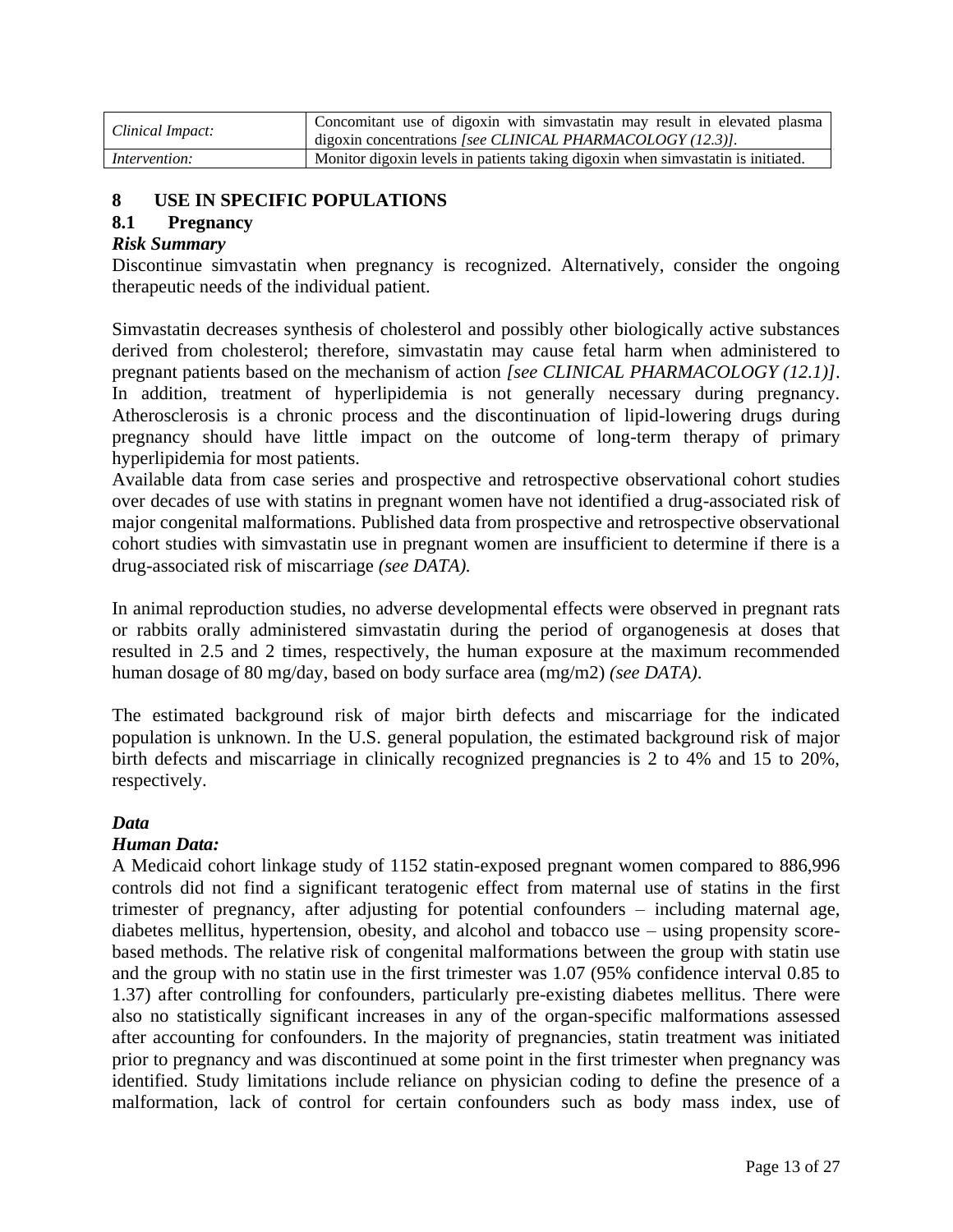<span id="page-15-0"></span>prescription dispensing as verification for the use of a statin, and lack of information on non-live births.

#### *Animal Data:*

Simvastatin was given to pregnant rats at doses of 6.25, 12.5 and 25 mg/kg/day (0.6 times, 1.3 times, and 2.5 times, respectively, the maximum recommended dosage of 80 mg/day when normalized to body surface area) from gestation days 6-17 and to pregnant rabbits from gestation days 6-18 at doses of 2.5, 5, and 10 mg/kg/day (0.5 times, 1 times, and 2 times, respectively, the maximum recommended dosage of 80 mg/day when normalized to body surface area). For both species, there was no evidence of maternal toxicity or embryolethality. In rats, mean fetal body weights in the 25 mg/kg/day group were decreased 5.4%. Similar fetal body weight effects were not observed in rabbits.

Simvastatin doses of 6.25, 12.5 and 25 mg/kg/day (0.6 times, 1.3 times, and 2.5 times, respectively, the maximum recommended dosage of 80 mg/day when normalized to body surface area) were given to pregnant rats from gestation day 15 to lactation day 21. Slight decreases in maternal body weight gain and pup postnatal day 0 weight were observed in the 25 mg/kg/day dose group. Mean body weight gain of pups during lactation was slightly decreased at doses ≥12.5 mg/kg/day. Post weaning weight, behavior, reproductive performance and fertility of the offspring were not affected at any dose tested.

Placental transfer of simvastatin was not evaluated in rats or rabbits. However, it has been shown that other drugs in this class cross the placenta.

# **8.2 Lactation**

# *Risk Summary*

There is no information about the presence of simvastatin in human or animal milk, the effects of the drug on the breastfed infant or the effects of the drug on milk production. However, it has been shown that another drug in this class passes into human milk. Statins, including simvastatin, decrease cholesterol synthesis and possibly the synthesis of other biologically active substances derived from cholesterol and may cause harm to the breastfed infant.

Because of the potential for serious adverse reactions in a breastfed infant, based on the mechanism of action, advise patients that breastfeeding is not recommended during treatment with simvastatin *[see USE IN SPECIFIC POPULATIONS (8.1), CLINICAL PHARMACOLOGY (12.1)].*

# **8.4 Pediatric Use**

The safety and effectiveness of simvastatin as an adjunct to diet to reduce LDL-C have been established in pediatric patients 10 years of age and older with HeFH. Use of simvastatin for this indication is based on a double-blind, placebo-controlled clinical study in 175 pediatric patients (99 boys and 76 girls at least 1 year post-menarche) 10 years of age and older with HeFH. In this limited controlled study, there was no significant effect on growth or sexual maturation in the boys or girls, or on menstrual cycle length in girls.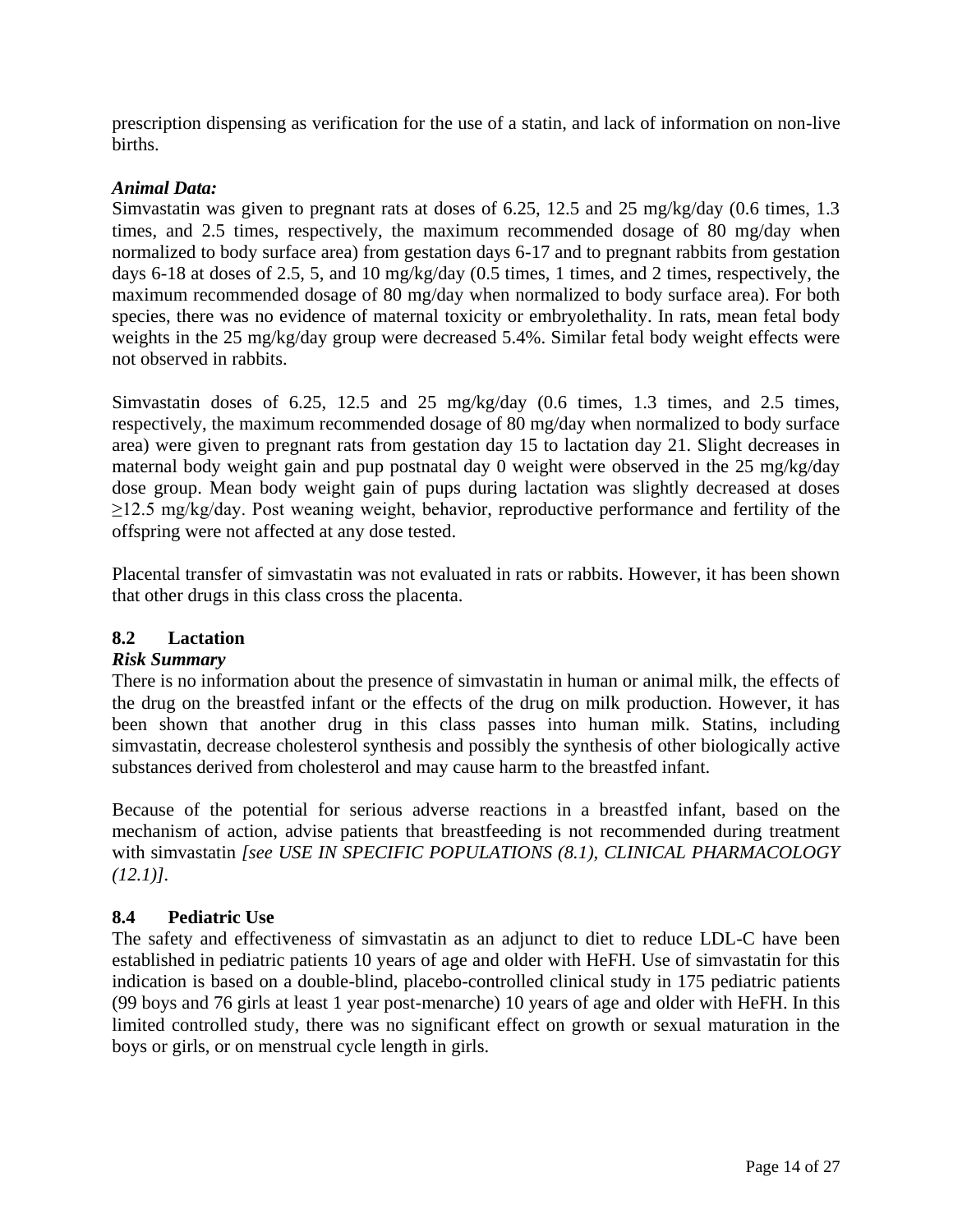<span id="page-16-0"></span>The safety and effectiveness of simvastatin have not been established in pediatric patients younger than 10 years of age with HeFH or in pediatric patients with other types of hyperlipidemia (other than HeFH).

#### l

# **8.5 Geriatric Use**

Of the total number of simvastatin-treated patients in clinical studies 1,021 (23%) patients, 5,366 (52%) patients, and 363 (15%) patients were  $\geq 65$  years old, respectively. In Study HPS, 615 (6%) patients were ≥75 years old *[see CLINICAL STUDIES (14)]*. In a clinical study of patients treated with simvastatin 80 mg daily, patients  $\geq 65$  years of age had an increased risk of myopathy, including rhabdomyolysis, compared to patients

A pharmacokinetic study with simvastatin use showed the mean plasma level of total inhibitors to be approximately 45% higher in geriatric patients between 70-78 years of age compared with patients between 18-30 years of age *[see CLINICAL PHARMACOLOGY (12.3)]*.

Advanced age  $(\geq 65$  years) is a risk factor for simvastatin-associated myopathy and rhabdomyolysis. Dose selection for an elderly patient should be cautious, recognizing the greater frequency of decreased hepatic, renal, or cardiac function, and of concomitant disease or other drug therapy and the higher risk of myopathy. Monitor geriatric patients receiving simvastatin for the increased risk of myopathy *[see WARNINGS AND PRECAUTIONS (5.1)]*.

# **8.6 Renal Impairment**

Renal impairment is a risk factor for myopathy and rhabdomyolysis. Monitor all patients with renal impairment for development of myopathy. In patients with severe renal impairment (CLcr 15 – 29 mL/min), the recommended starting dosage is simvastatin 5 mg once daily *[see DOSAGE AND ADMINISTRATION (2.4), WARNINGS AND PRECAUTIONS (5.1)]*. Simvastatin is not available in a 5 mg strength. Use another simvastatin product to initiate dosing in such patients.

# **8.7 Hepatic Impairment**

Simvastatin is contraindicated in patients with active liver failure or decompensated cirrhosis *[see CONTRAINDICATIONS (4), WARNINGS AND PRECAUTIONS (5.3)]*.

# **8.8 Chinese Patients**

In a clinical trial in which patients at high risk of cardiovascular disease were treated with simvastatin 40 mg/day (median follow-up 3.9 years), the incidence of myopathy was approximately 0.05% for non-Chinese patients (n=7367) compared with 0.24% for Chinese patients (n=5468). In this study, the incidence of myopathy for Chinese patients on simvastatin 40 mg/day or ezetimibe/simvastatin 10/40 mg/day coadministered with extended-release niacin 2 g/day was 1.24%.

Chinese patients may be at higher risk for myopathy, monitor patients appropriately. Coadministration of simvastatin with lipid-modifying doses  $(\geq 1 \text{ g/day niacin})$  of niacincontaining products is not recommended in Chinese patients *[see WARNINGS AND PRECAUTIONS (5.1), DRUG INTERACTIONS (7.1)].*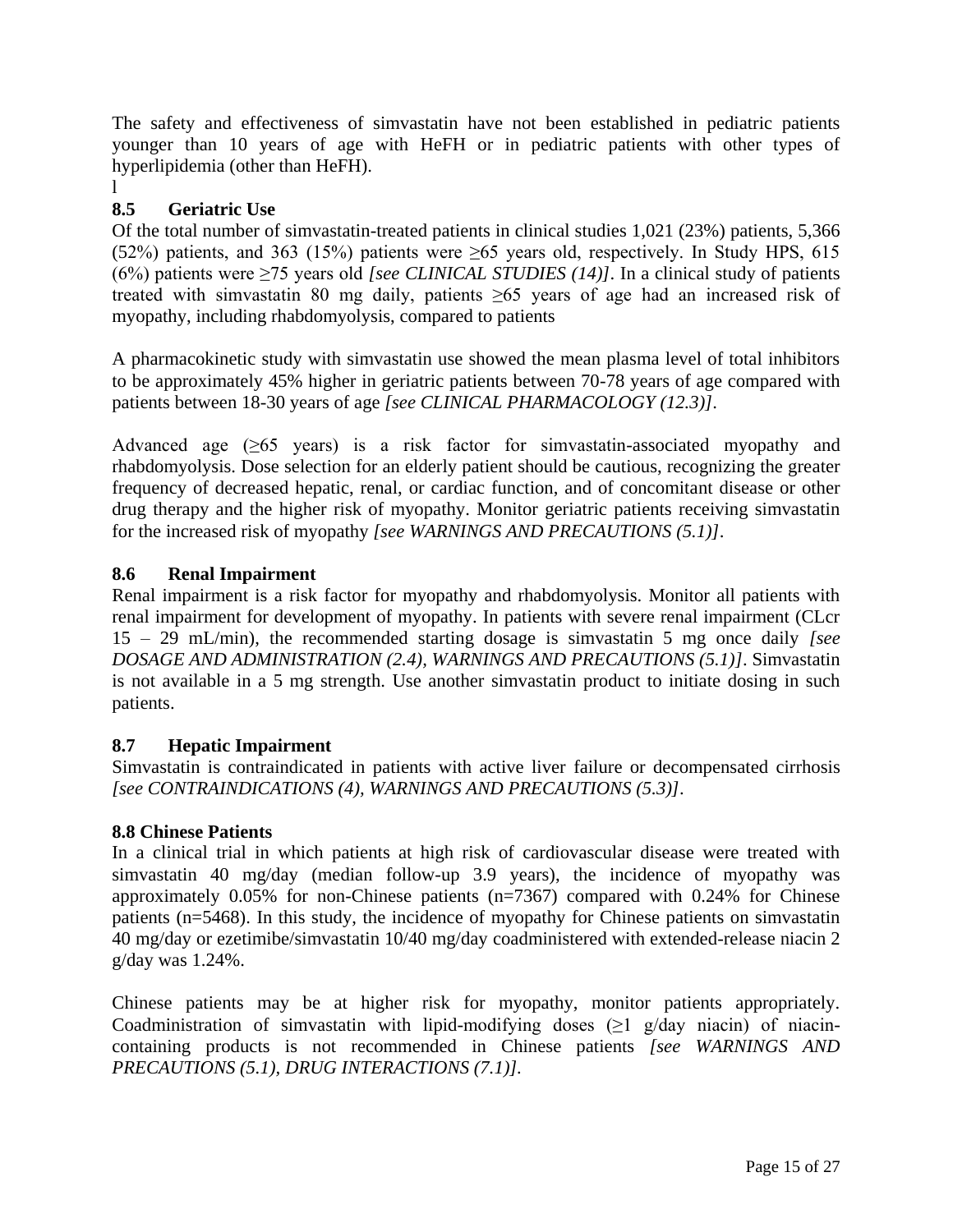#### <span id="page-17-0"></span>**10 OVERDOSAGE**

No specific antidotes for simvastatin are known. Contact Poison Control (1-800-222-1222) for latest recommendations.

# **11 DESCRIPTION**

Simvastatin is a prodrug of 3-hydoroxy-3-methylglutaryl coenzyme A (HMG-CoA) reductase inhibitor that is derived synthetically from a fermentation product of *Aspergillus terreus*.

Simvastatin is butanoic acid, 2,2-dimethyl-,1,2,3,7,8,8a-hexahydro-3,7-dimethyl-8-[2- (tetrahydro-4-hydroxy-6-oxo-2*H*-pyran-2-yl)-ethyl]-1-naphthalenyl ester, [1*S*- [1α,3α,7β,8β(2*S\**,4*S\**),-8aβ]]. The empirical formula of simvastatin is C25H38O<sup>5</sup> and its molecular weight is 418.57. Its structural formula is:



Simvastatin is a white to off-white, nonhygroscopic, crystalline powder that is practically insoluble in water, and freely soluble in chloroform, methanol and ethanol.

Simvastatin tablets USP for oral administration contain either 5 mg, 10 mg, 20 mg, 40 mg or 80 mg of simvastatin and the following inactive ingredients: ascorbic acid, citric acid, hydroxy propyl cellulose, hypromellose, iron oxides, lactose monohydrate, magnesium stearate, microcrystalline cellulose, pregelatinised starch, talc and titanium dioxide. Butylated hydroxyanisole is added as a preservative.

# **12 CLINICAL PHARMACOLOGY**

#### **12.1 Mechanism of Action**

Simvastatin is a prodrug and is hydrolyzed to its active β-hydroxyacid form, simvastatin acid, after administration. Simvastatin acid and its metabolites are inhibitors of HMG-CoA reductase, the rate-limiting enzyme that converts HMG-CoA to mevalonate, a precursor of cholesterol.

#### **12.2 Pharmacodynamics**

Inhibition of HMG-CoA reductase by simvastatin acid accelerates the expression of LDLreceptors, followed by the uptake of LDL-C from blood to the liver, leading to a decrease in plasma LDL-C and total cholesterol. Sustained inhibition of cholesterol synthesis in the liver also decreases levels of very-low-density lipoproteins. The maximum LDL-C reduction of simvastatin is usually achieved by 4 weeks and is maintained after that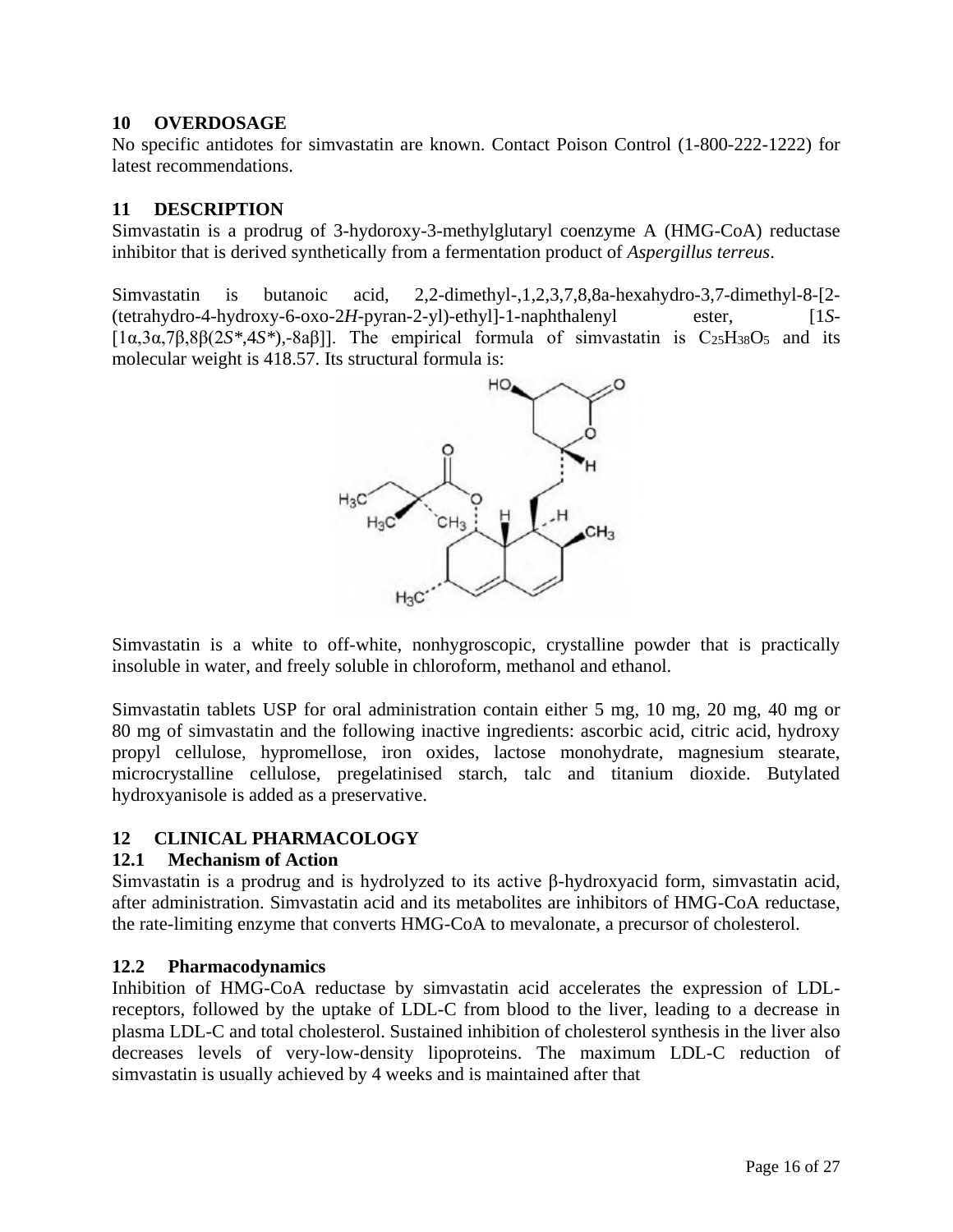#### <span id="page-18-0"></span>**12.3 Pharmacokinetics**

Simvastatin is a lactone that is readily hydrolyzed in vivo to the corresponding β-hydroxyacid. Pharmacokinetics (PK) of simvastatin and its metabolites was originally characterized using inhibition of HMG-CoA reductase activity following base hydrolysis of plasma samples, as specific bioanalytical methods were not available. Inhibition of the enzyme activity (equivalent to the level of total inhibitors) represented the combination of activities in plasma following administration of simvastatin from both active (simvastatin acid and its metabolites) and latent forms (simvastatin and its metabolites) after conversion to the active forms in the presence of base.

#### *Absorption*

Following an oral dose of  $^{14}$ C-labeled simvastatin, plasma concentrations of total radioactivity (simvastatin plus 14C-metabolites) peaked at 4 hours and declined rapidly to about 10% of peak by 12 hours postdose. Since simvastatin undergoes extensive first-pass extraction in the liver, the availability of simvastatin to the general circulation is low  $\langle$ <5%). PK, assessed as area under the concentrations of total inhibitors –time curve, was apparently linear with doses up to 120 mg

#### *Effect of Food*:

The plasma profile of total inhibitors concentration was not affected when simvastatin was administered with low fat meal.

#### *Distribution*

Both simvastatin and its β-hydroxyacid metabolite are highly bound (approximately 95%) to human plasma proteins.

#### *Elimination*

#### *Metabolism:*

Simvastatin is metabolized by CYP3A4. The major active metabolites of simvastatin present in human plasma are simvastatin acid and its 6′-hydroxy, 6′-hydroxymethyl, and 6′-exomethylene derivatives. Peak plasma concentrations of both active and total inhibitors were attained within 1.3 to 2.4 hours postdose.

#### *Excretion:*

Following an oral dose of <sup>14</sup>C-labeled simvastatin, 13% of the dose was excreted in urine and 60% in feces.

#### *Specific Populations*

#### *Geriatric Patients*

In a study including 16 geriatric patients between 70 and 78 years of age who received simvastatin 40 mg/day, the mean plasma level of total inhibitors was increased approximately 45% compared with 18 patients between 18-30 years of age [see *USE IN SPECIFIC POPULATIONS* (8.5)].

#### *Drug Interaction Studies*

Simvastatin acid is a substrate of the transport protein OATP1B1. Concomitant administration of inhibitors of the transport protein OATP1B1 and/or CYP3A4 may lead to increased exposure of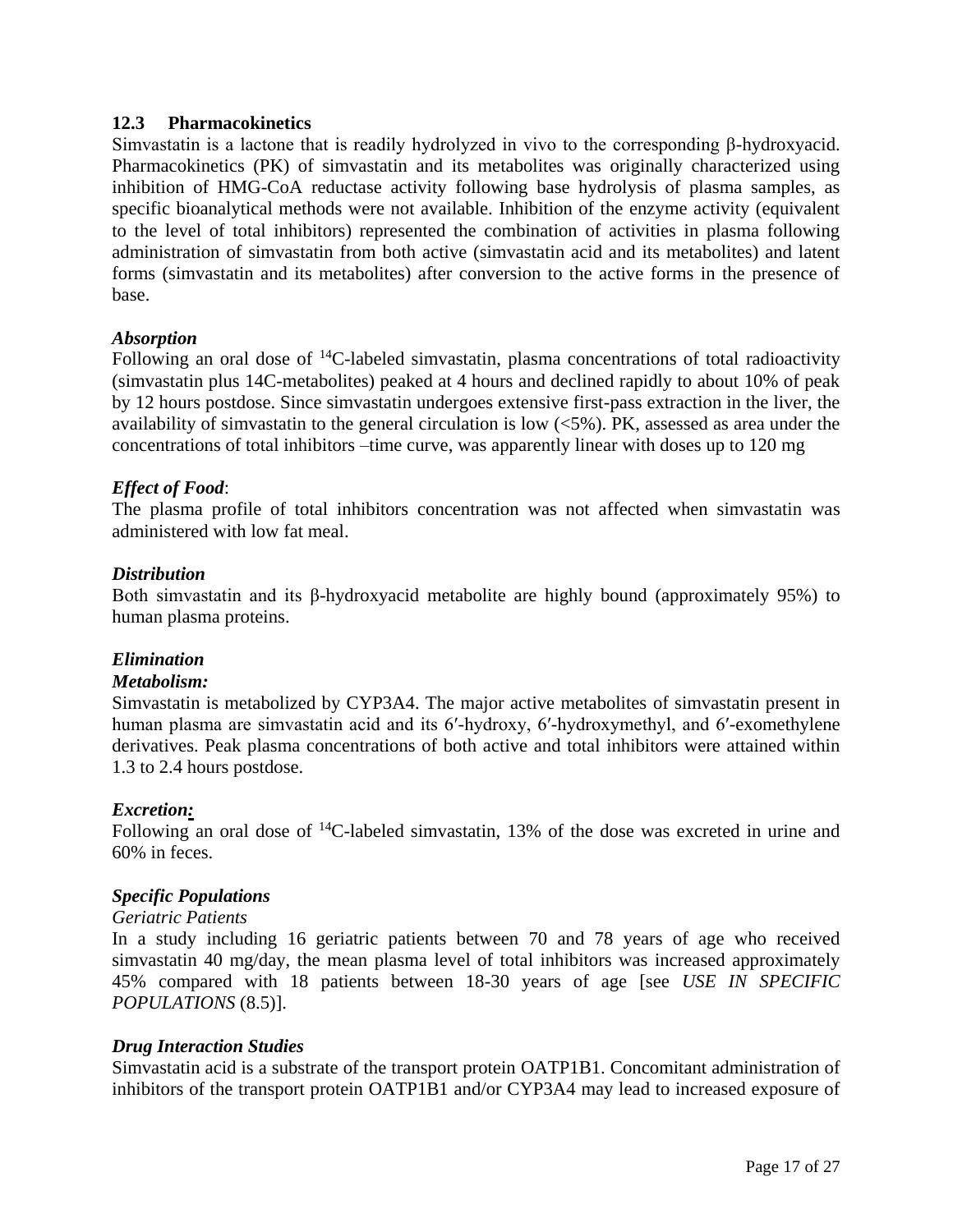simvastatin acid. Cyclosporine has been shown to increase the AUC of statins; although the mechanism is not fully understood, the increase in AUC for simvastatin acid is presumably due, in part, to inhibition of CYP3A4 and/or OATP1B1 *[see DRUG INTERACTIONS (7)]*.

Table 4 displays the effect of coadministered drugs or grapefruit juice on simvastatin systemic exposure *[see DRUG INTERACTIONS (7)]*.

|                               | Dosing of                               |                         | Geometric Mean Ratio (Ratio* with / |                  |                       |
|-------------------------------|-----------------------------------------|-------------------------|-------------------------------------|------------------|-----------------------|
| Coadministered                | Coadministered<br>Dosing of             |                         | without coadministered drug)        |                  |                       |
| Drug or                       | <b>Drug or Grapefruit</b>               | <b>Simvastatin</b>      | No Effect $= 1.00$                  |                  |                       |
| <b>Grapefruit Juice</b>       | Juice                                   |                         |                                     | <b>AUC</b>       | $C_{max}$             |
| Telithromycin <sup>†</sup>    | 200 mg QD for 4<br>days                 | 80 mg                   | simvastatin acid <sup>‡</sup>       | 12               | 15                    |
|                               |                                         |                         | simvastatin                         | 8.9              | 5.3                   |
| Nelfinavir <sup>†</sup>       | 1250 mg BID for 14<br>days              | 20 mg QD for 28<br>days | simvastatin acid <sup>‡</sup>       |                  |                       |
|                               |                                         |                         | simvastatin                         | 6                | 6.2                   |
| Itraconazole <sup>†</sup>     | 200 mg QD for 4<br>days                 | 80 mg                   | simvastatin acid <sup>‡</sup>       |                  | 13.1                  |
|                               |                                         |                         | simvastatin                         |                  | 13.1                  |
| Posaconazole                  | 100 mg (oral                            | 40 mg                   | simvastatin acid                    | $\overline{7.3}$ | 9.2                   |
|                               | suspension) QD for<br>13 days           |                         | simvastatin                         | 10.3             | 9.4                   |
|                               | 200 mg (oral                            | $40$ mg                 | simvastatin acid                    | 8.5              | 9.5                   |
|                               | suspension) QD for<br>13 days           |                         | simvastatin                         | 10.6             | 11.4                  |
| Gemfibrozil                   | 600 mg BID for 3                        | $40$ mg                 | simvastatin acid                    | 2.85             | 2.18                  |
|                               | days                                    |                         | simvastatin                         | 1.35             | 0.91                  |
| Grapefruit Juice <sup>§</sup> | 200 mL of double-                       | 60 mg single dose       | simvastatin acid                    | $\overline{7}$   |                       |
| (high dose)                   | strength TID <sup>1</sup>               |                         | simvastatin                         | 16               |                       |
| Grapefruit Juice <sup>§</sup> | 8 oz (about 237mL)                      | 20 mg single dose       | simvastatin acid                    | 1.3              |                       |
| (low dose)                    | of single-strength#                     |                         | simvastatin                         | 1.9              |                       |
| Verapamil SR                  | 240 mg QD Days 1                        | 80 mg on Day 10         | simvastatin acid                    | 2.3              | 2.4                   |
|                               | to 7 then 240 mg<br>BID on Days 8 to 10 |                         | simvastatin                         | 2.5              | 2.1                   |
| Diltiazem                     | 120 mg BID for $10$                     | 80 mg on Day 10         | simvastatin acid                    | 2.69             | 2.69                  |
|                               | days                                    |                         | simvastatin                         | 3.10             | 2.88                  |
| Diltiazem                     | 120 mg BID for 14<br>days               | 20 mg on Day 14         | simvastatin                         | 4.6              | 3.6                   |
| Dronedarone                   | 400 mg BID for 14                       | 40 mg QD for 14         | simvastatin acid                    | 1.96             | 2.14                  |
|                               | days                                    | days                    | simvastatin                         | 3.90             | 3.75                  |
| Amiodarone                    | 400 mg QD for 3                         | 40 mg on Day 3          | simvastatin acid                    | 1.75             | 1.72                  |
|                               | days                                    |                         | simvastatin                         | 1.76             | 1.79                  |
| Amlodipine                    | 10 mg QD x 10 days                      | 80 mg on Day 10         | simvastatin acid                    | 1.58             | 1.56                  |
|                               |                                         |                         | simvastatin                         | 1.77             | 1.47                  |
| Ranolazine SR                 | $1000 \text{ mg BID}$ for $7$           | 80 mg on Day 1          | simvastatin acid                    | 2.26             | 2.28                  |
|                               | days                                    | and Days 6 to 9         | simvastatin                         | 1.86             | 1.75                  |
| Lomitapide                    | 60 mg QD for 7                          | 40 mg single dose       | simvastatin acid<br>simvastatin     | 1.7              | 1.6                   |
| Lomitapide                    | days<br>10 mg QD for 7                  | 20 mg single dose       | simvastatin acid                    | 2<br>1.4         | $\overline{c}$<br>1.4 |
|                               | days                                    |                         | simvastatin                         | 1.6              | 1.7                   |
| Fenofibrate                   | 160 mg QD x 14                          | 80 mg QD on             | simvastatin acid                    | 0.64             | 0.89                  |
|                               | days                                    | Days 8 to 14            | simvastatin                         | 0.89             | 0.83                  |
| Niacin                        | 2 g single dose                         | 20 mg single dose       | simvastatin acid                    | 1.6              | 1.84                  |

**Table 4: Effect of Coadministered Drugs or Grapefruit Juice on Simvastatin Systemic Exposure**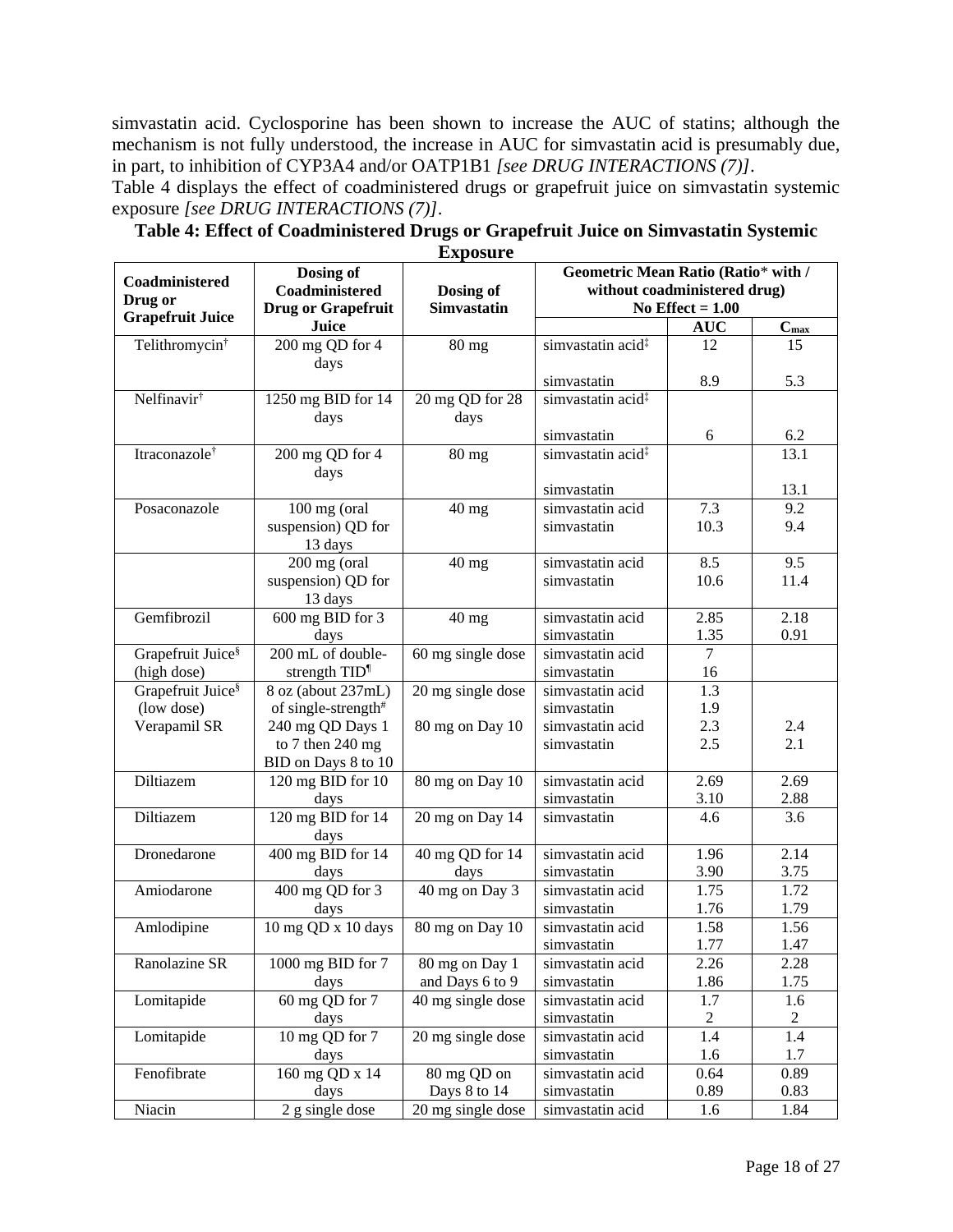<span id="page-20-0"></span>

| Coadministered<br>Drug or<br><b>Grapefruit Juice</b> | Dosing of<br>Coadministered<br><b>Drug or Grapefruit</b> | Dosing of<br><b>Simvastatin</b> | Geometric Mean Ratio (Ratio* with / | without coadministered drug)<br>No Effect $= 1.00$ |                       |
|------------------------------------------------------|----------------------------------------------------------|---------------------------------|-------------------------------------|----------------------------------------------------|-----------------------|
|                                                      | Juice                                                    |                                 |                                     | <b>AUC</b>                                         | $C_{\text{max}}$      |
| extended-release                                     |                                                          |                                 | simvastatin                         | 1.4                                                | 1.08                  |
| Propranolol                                          | 80 mg single dose                                        | 80 mg single dose               | total inhibitor                     | 0.79                                               | $\downarrow$ from     |
|                                                      |                                                          |                                 |                                     |                                                    | $33.6$ to             |
|                                                      |                                                          |                                 |                                     |                                                    | 21.1                  |
|                                                      |                                                          |                                 |                                     |                                                    | $ng \cdot eq/mL$      |
|                                                      |                                                          |                                 | active inhibitor                    | 0.79                                               | $\downarrow$ from 7.0 |
|                                                      |                                                          |                                 |                                     |                                                    | to $4.7$              |
|                                                      |                                                          |                                 |                                     |                                                    | $ng \cdot eq/mL$      |

- \* Results based on a chemical assay except results with propranolol as indicated.
- † Results could be representative of the following CYP3A4 inhibitors: ketoconazole, erythromycin, clarithromycin, HIV protease inhibitors, and nefazodone.
- $\frac{4}{\pi}$  Simvastatin acid refers to the β-hydroxyacid of simvastatin.
- The effect of amounts of grapefruit juice between those used in these two studies on simvastatin pharmacokinetics has not been studied.
- ¶ Double-strength: one can of frozen concentrate diluted with one can of water. Grapefruit juice was administered TID for 2 days, and 200 mL together with single dose simvastatin and 30 and 90 minutes following single dose simvastatin on Day 3.
- Single-strength: one can of frozen concentrate diluted with 3 cans of water. Grapefruit juice was administered with breakfast for 3 days, and simvastatin was administered in the evening on Day 3.

# *Simvastatin's Effect on the Pharmacokinetics of Other Drugs*

In a study of 12 healthy volunteers, simvastatin at the 80-mg dose had no effect on the metabolism of the probe cytochrome P450 isoform 3A4 (CYP3A4) substrates midazolam and erythromycin. Simvastatin is not an inhibitor of CYP3A4, and, therefore, is not expected to affect the plasma levels of other drugs metabolized by CYP3A4.

Coadministration of simvastatin (40 mg QD for 10 days) resulted in an increase in the maximum mean levels of cardioactive digoxin (given as a single 0.4 mg dose on day 10) by approximately 0.3 ng/mL *[see DRUG INTERACTIONS (7.2)]*.

# **13 NONCLINICAL TOXICOLOGY**

# **13.1 Carcinogenesis, Mutagenesis, Impairment of Fertility**

In a 72-week carcinogenicity study, mice were administered daily doses of simvastatin of 25, 100, and 400 mg/kg body weight, which resulted in mean plasma drug levels approximately 1, 4, and 8 times higher than the mean human plasma drug level, respectively (as total inhibitory activity based on AUC) after an 80-mg oral dose. Liver carcinomas were significantly increased in high-dose females and mid- and high-dose males with a maximum incidence of 90% in males. The incidence of adenomas of the liver was significantly increased in mid- and high-dose females. Drug treatment also significantly increased the incidence of lung adenomas in mid- and high-dose males and females. Adenomas of the Harderian gland (a gland of the eye of rodents)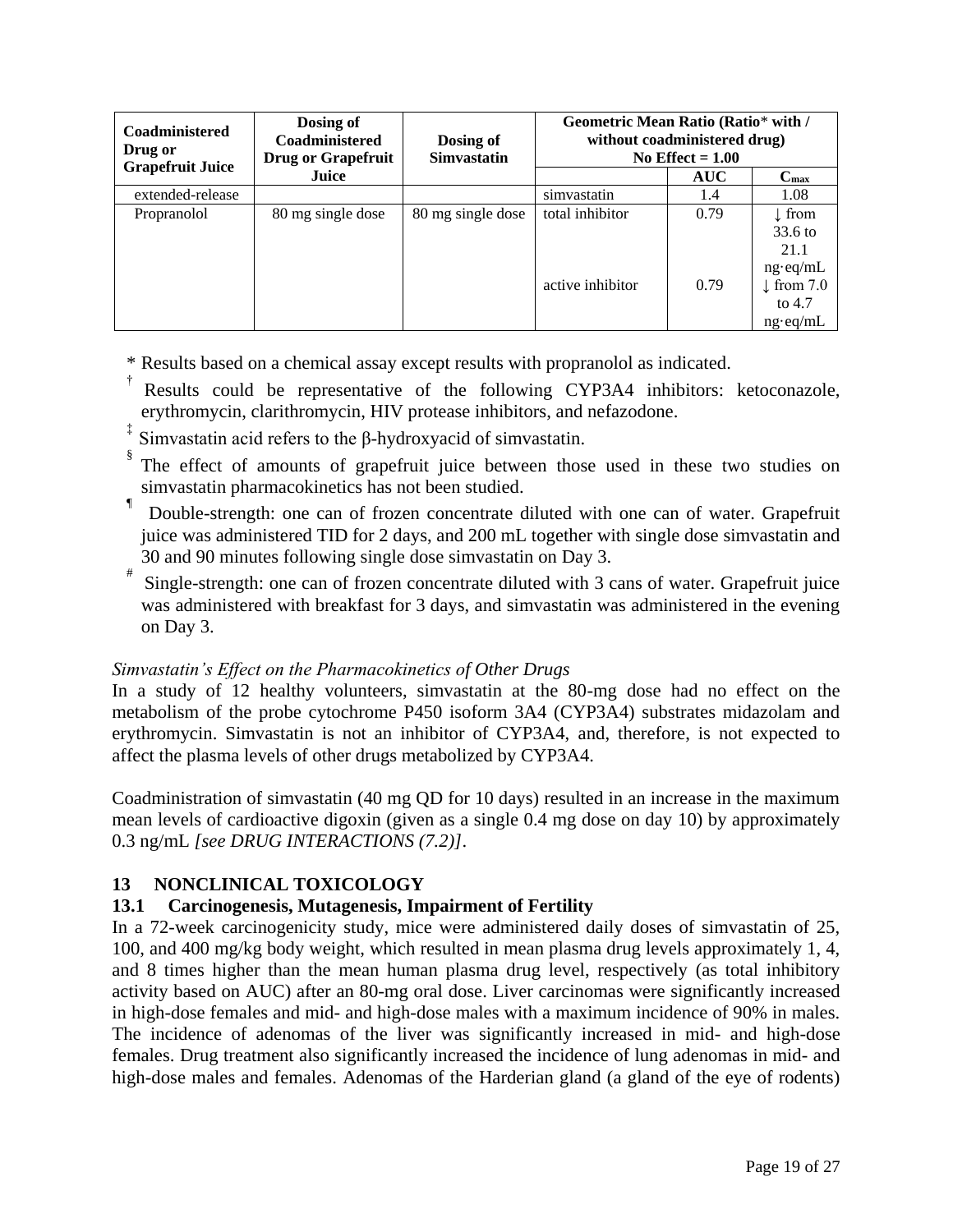were significantly higher in high-dose mice than in controls. No evidence of a tumorigenic effect was observed at 25 mg/kg/day.

In a separate 92-week carcinogenicity study in mice at doses up to 25 mg/kg/day, no evidence of a tumorigenic effect was observed (mean plasma drug levels were 1 times higher than humans given 80 mg simvastatin as measured by AUC).

In a two-year study in rats at 25 mg/kg/day, there was a statistically significant increase in the incidence of thyroid follicular adenomas in female rats exposed to approximately 11 times higher levels of simvastatin than in humans given 80 mg simvastatin (as measured by AUC).

A second two-year rat carcinogenicity study with doses of 50 and 100 mg/kg/day produced hepatocellular adenomas and carcinomas (in female rats at both doses and in males at 100 mg/kg/day). Thyroid follicular cell adenomas were increased in males and females at both doses; thyroid follicular cell carcinomas were increased in females at 100 mg/kg/day. The increased incidence of thyroid neoplasms appears to be consistent with findings from other statins. These treatment levels represented plasma drug levels (AUC) of approximately 7 and 15 times (males) and 22 and 25 times (females) the mean human plasma drug exposure after an 80 milligram daily dose.

No evidence of mutagenicity was observed in a microbial mutagenicity (Ames) test with or without rat or mouse liver metabolic activation. In addition, no evidence of damage to genetic material was noted in an *in vitro* alkaline elution assay using rat hepatocytes, a V-79 mammalian cell forward mutation study, an *in vitro* chromosome aberration study in CHO cells, or an *in vivo*  chromosomal aberration assay in mouse bone marrow.

There was decreased fertility in male rats treated with simvastatin for 34 weeks at 25 mg/kg body weight (4 times the maximum human exposure level, based on AUC, in patients receiving 80 mg/day); however, this effect was not observed during a subsequent fertility study in which simvastatin was administered at this same dose level to male rats for 11 weeks (the entire cycle of spermatogenesis including epididymal maturation). No microscopic changes were observed in the testes of rats from either study. At 180 mg/kg/day, (which produces exposure levels 22 times higher than those in humans taking 80 mg/day based on surface area, mg/m<sup>2</sup>), seminiferous tubule degeneration (necrosis and loss of spermatogenic epithelium) was observed. In dogs, there was drug-related testicular atrophy, decreased spermatogenesis, spermatocytic degeneration and giant cell formation at 10 mg/kg/day, (approximately 2 times the human exposure, based on AUC, at 80 mg/day). The clinical significance of these findings is unclear.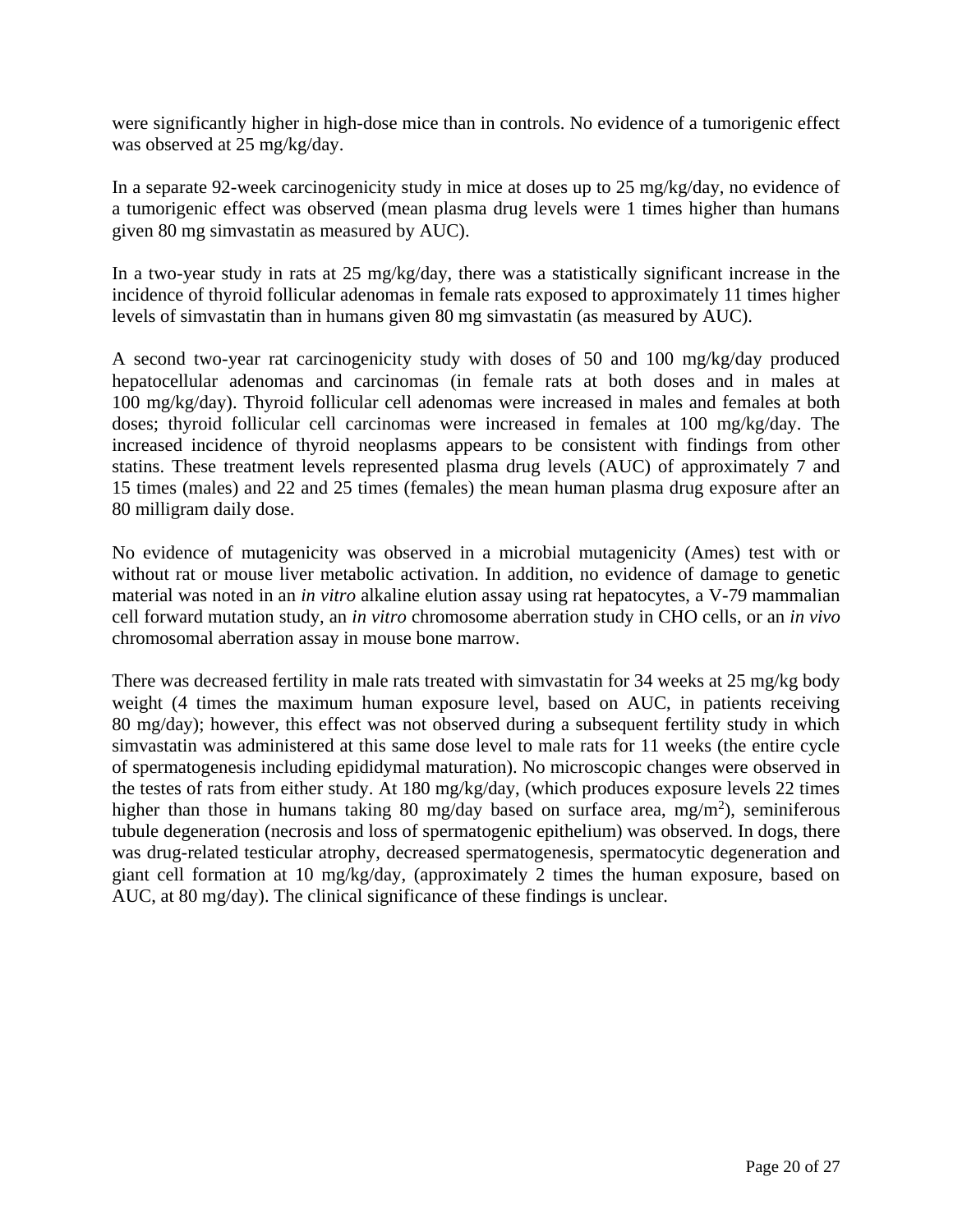# <span id="page-22-0"></span>**14 CLINICAL STUDIES**

### *Adults at High Risk of Coronary Heart Disease Events*

In a randomized, double-blind, placebo-controlled, multi-centered study [the Scandinavian Simvastatin Survival Study (Study 4S)], the effect of therapy with simvastatin on total mortality was assessed in 4,444 adult patients with CHD (history of angina and/or a previous myocardial infarction) and baseline total cholesterol (total-C) between 212 and 309 mg/dL who were on a lipid-lowering diet. In Study 4S, patients were treated with standard care, including lipidlowering diet, and randomized to either simvastatin 20-40 mg/day (n=2,221) or placebo (n=2,223) for a median duration of 5.4 years.

- $\bullet$  Simvastatin significantly reduced the risk of mortality by 30% (p=0.0003, 182 deaths in the simvastatin group vs 256 deaths in the placebo group). The risk of CHD mortality was significantly reduced by  $42\%$  (p=0.00001, 111 deaths in the simvastatin group vs 189 deaths in the placebo group). There was no statistically significant difference between groups in non-cardiovascular mortality.
- Simvastatin significantly reduced the risk for the secondary composite endpoint (time to first occurrence of CHD death, definite or probable hospital verified non-fatal MI, silent MI verified by ECG, or resuscitated cardiac arrest) by 34% (p<0.00001, 431 vs 622 patients with one or more events). Simvastatin reduced the risk of major coronary events to a similar extent across the range of baseline total and LDL cholesterol levels. The risk of having a hospital-verified non-fatal MI was reduced by 37%.
- Simvastatin significantly reduced the risk for undergoing myocardial revascularization procedures (coronary artery bypass grafting or percutaneous transluminal coronary angioplasty) by 37% (p< 0.00001, 252 vs 383 patients).
- Simvastatin significantly reduced the risk of fatal plus non-fatal cerebrovascular events (combined stroke and transient ischemic attacks) by 28% (p=0.033, 75 vs 102 patients).
- Over the course of the study, treatment with simvastatin led to mean reductions in total-C, LDL-C and triglycerides (TG) of 25%, 35%, and 10%, respectively, and a mean increase in high-density lipoprotein cholesterol (HDL-C) of 8%. In contrast, treatment with placebo led to increases in total-C, LDL-C and TG of 1%, 1%, and 7%, respectively.
- Because there were only 53 female deaths (approximately 18% of the study population was female), the effect of simvastatin on mortality in women could not be adequately assessed. However, simvastatin significantly reduced the risk of having major coronary events in women by 34% (60 vs 91 women with one or more event).
- Simvastatin resulted in similar decreases in relative risk for total mortality, CHD mortality, and major coronary events in geriatric patients  $(\geq 65$  years) compared with younger adults.

The Heart Protection Study (Study HPS) was randomized, placebo-controlled, double-blind, multi-centered study with a mean duration of 5 years conducted in 10,269 patients on simvastatin 40 mg and 10,267 on placebo).Patients had a mean age of 64 years (range 40 to 80 years old), were 97% were white and were at high risk of developing a major coronary event because of existing CHD (65%), diabetes (Type 2, 26%; Type 1, 3%), history of stroke or other cerebrovascular disease (16%), peripheral vascular disease (33%), or they were males  $\geq 65$  years with hypertension in  $(6%)$ . At baseline:

 3,421 patients (17%) had LDL-C levels below 100 mg/dL, including 953 (5%) below 80 mg/dL; and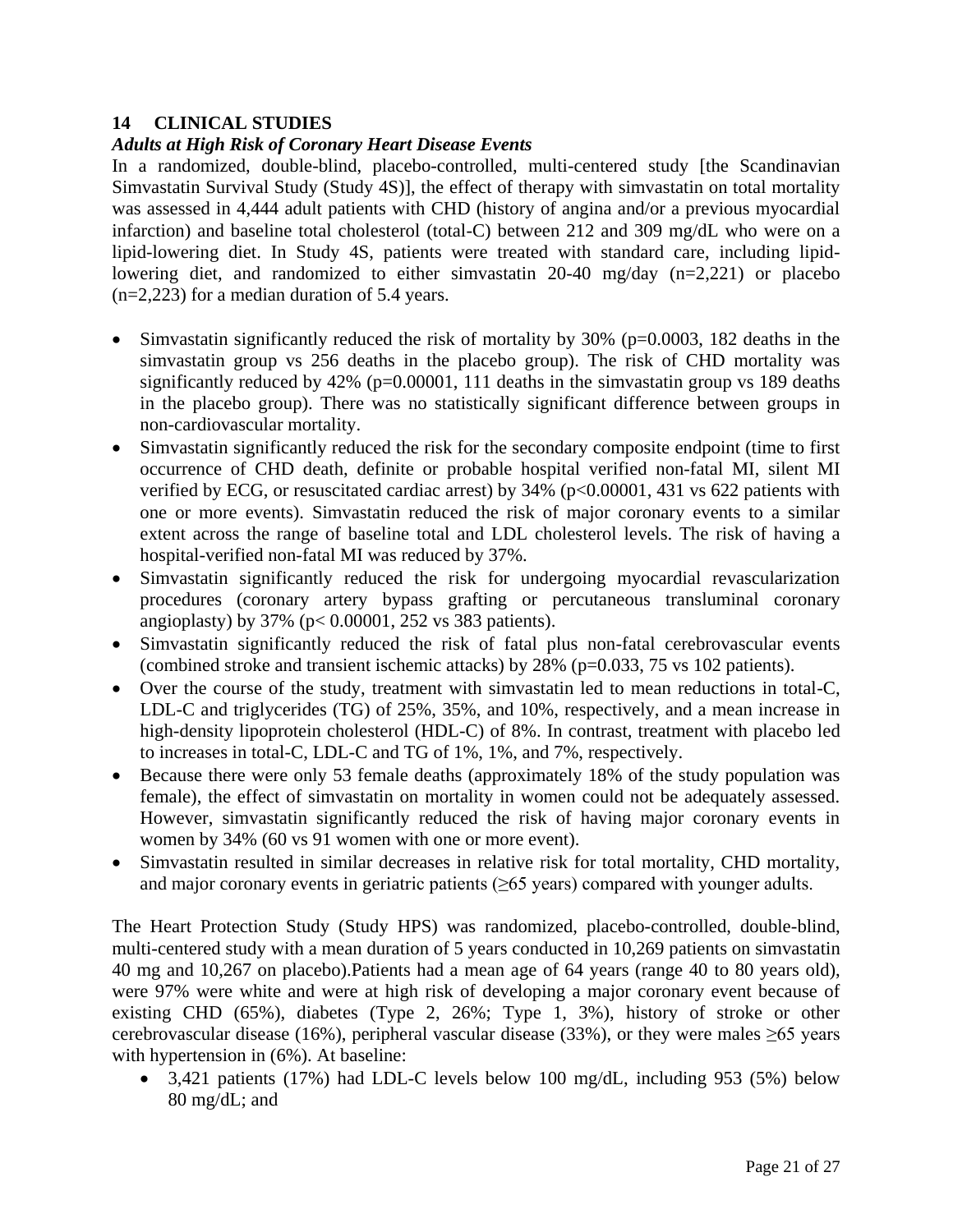• 10,047 patients (49%) had levels greater than 130 mg/dL.

Patients were randomized to simvastatin or placebo using a covariate adaptive method which considered the distribution of 10 important baseline characteristics of patients already enrolled.

The Study HPS results showed that simvastatin 40 mg/day significantly reduced: total and CHD mortality; and non-fatal MI, stroke, and revascularization procedures (coronary and noncoronary) (see Table 5).

| $D_{\rm V}$ , $D_{\rm V}$ and $D_{\rm V}$ and $D_{\rm V}$ and $D_{\rm V}$ and $D_{\rm V}$ and $D_{\rm V}$ |                    |                |                            |            |  |  |
|-----------------------------------------------------------------------------------------------------------|--------------------|----------------|----------------------------|------------|--|--|
| <b>Endpoint</b>                                                                                           | <b>Simvastatin</b> | <b>Placebo</b> | <b>Risk</b>                | p-Value    |  |  |
|                                                                                                           | $(N=10,269)$       | $(N=10,267)$   | Reduction (%)              |            |  |  |
|                                                                                                           | $n (\%)^*$         | $n (%)^*$      | $(95\% \text{ CI})$        |            |  |  |
| Primary                                                                                                   |                    |                |                            |            |  |  |
| Mortality                                                                                                 | 1,328 (12.9 %)     | 1,507(14.7%)   | 13 % (6 to 19 %)           | $p=0.0003$ |  |  |
| <b>CHD</b> mortality                                                                                      | 587 (5.7 %)        | 707 (6.9 %)    | 18 % (8 to 26%)            | $p=0.0005$ |  |  |
| <b>Secondary</b>                                                                                          |                    |                |                            |            |  |  |
| Non-fatal MI                                                                                              | 357 (3.5 %)        | 574 (5.6%)     | 38% (30 to 46%)            | p<0.0001   |  |  |
| Stroke                                                                                                    | 444 (4.3%)         | 585 (5.7%)     | 25% (15 to 34%)            | p<0.0001   |  |  |
| <b>Tertiary</b>                                                                                           |                    |                |                            |            |  |  |
| Coronary revascularization                                                                                | 513 (5 %)          | 725 (7.1%)     | 30% (22 to 38%)            | p<0.0001   |  |  |
| Peripheral and other non-                                                                                 | 450 (4.4 %)        | 532 (5.2%)     | 16% $(5 \text{ to } 26\%)$ | $p=0.006$  |  |  |
| coronary revascularization                                                                                |                    |                |                            |            |  |  |

**Table 5: CHD Mortality and Cardiovascular Events in Adult Patients with High Risk of Developing a Major Coronary Event in Study HPS**

 $***n**$  = number of patients with indicated event

Two composite endpoints were defined in order to have enough events to assess relative risk reductions across a range of baseline characteristics:

- Major coronary events (MCE) was comprised of CHD mortality and non-fatal MI. Analyzed by time-to-first event; 898 patients (8.7%) treated with simvastatin had events and 1,212 patients (11.8%) treated with placebo had events.
- Major vascular events (MVE) was comprised of MCE, stroke and revascularization procedures including coronary, peripheral and other non-coronary procedures Analyzed by time-to-first event; 2,033 patients (19.8%) treated with simvastatin had events and 2,585 patients (25.2%) on placebo had events.

Simvastatin use led to significant relative risk reductions for both composite endpoints (27% for MCE and  $24\%$  for MVE,  $p<0.0001$  and for all components of the composite endpoints. The risk reductions produced by simvastatin in both MCE and MVE were evident and consistent regardless of cardiovascular disease related medical history at study entry (i.e., CHD alone; or peripheral vascular disease, cerebrovascular disease, diabetes or treated hypertension, with or without CHD), gender, age, baseline levels of LDL-C, baseline concomitant cardiovascular medications (i.e., aspirin, beta blockers, or calcium channel blockers), smoking status, or obesity. Patients with diabetes showed risk reductions for MCE and MVE due to simvastatin treatment regardless of baseline HbA1c levels or obesity.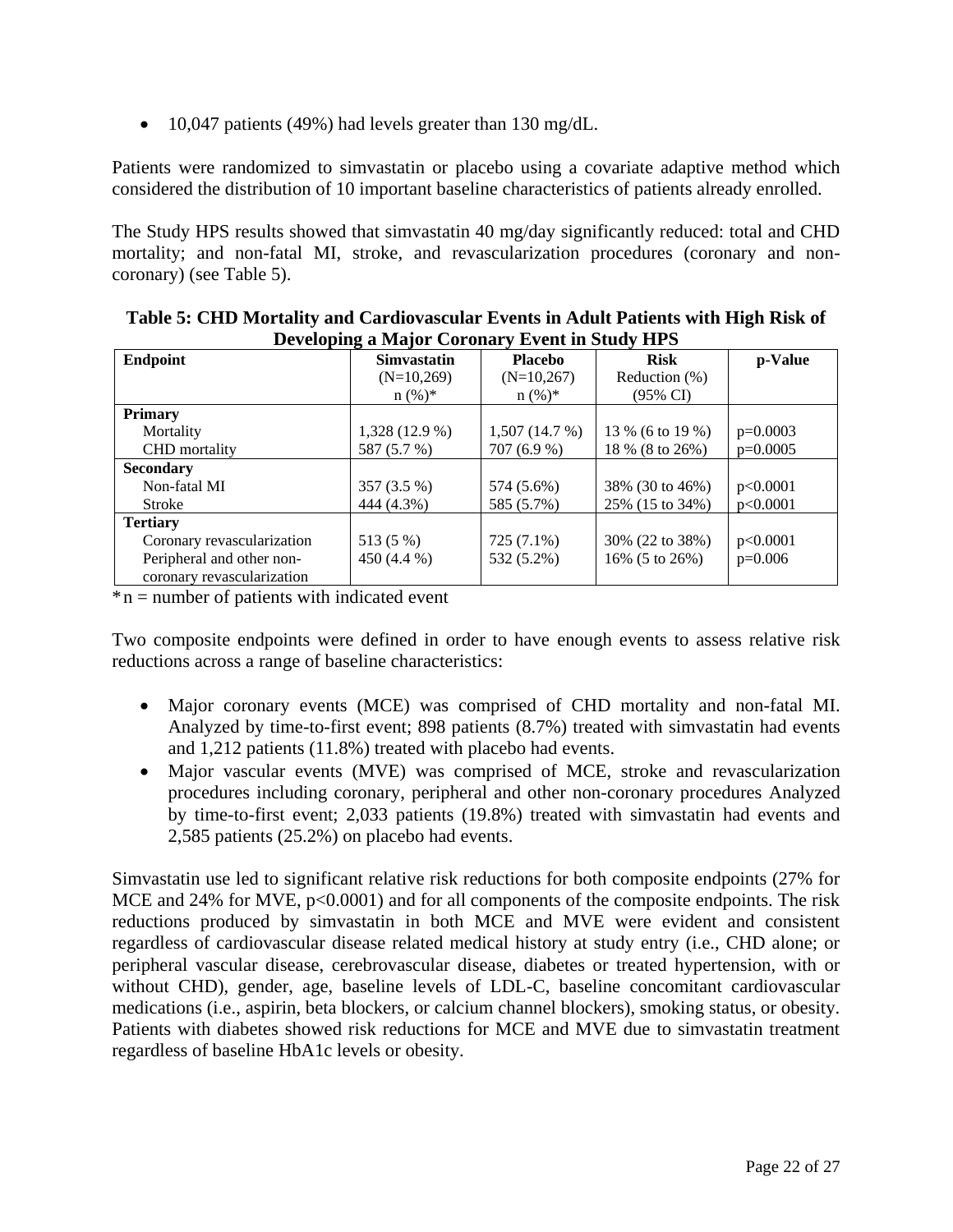### *Primary Hyperlipidemia in Adults*

The effects of simvastatin on total-C and LDL-C were assessed in controlled clinical studies in adult patients with heterozygous familial and non-familial forms of hyperlipidemia and in mixed hyperlipidemia. simvastatin significantly decreased total-C, LDL-C, and TG, and increased HDL-C (see Table 6). Maximal to near maximal response was generally achieved within 4 to 6 weeks and maintained during chronic therapy.

| Table 6: Mean Changes in Lipid Levels in Adult Patients with Primary Hyperlipidemia  |
|--------------------------------------------------------------------------------------|
| and Combined (mixed) Hyperlipidemia (Mean Percent Change from Baseline After 6 to 24 |
| Weeks)                                                                               |

| <b>TREATMENT</b>                                                                            | N    | <b>TOTAL-C</b> | LDL-C   | $HDL-C$ | TG*     |
|---------------------------------------------------------------------------------------------|------|----------------|---------|---------|---------|
| Lower Dose Comparative Study <sup>†</sup>                                                   |      |                |         |         |         |
| (Mean % Change at Week 6)                                                                   |      |                |         |         |         |
| Simvastatin 5 mg at night.                                                                  | 109  | $-19\%$        | $-26%$  | 10%     | $-12\%$ |
| Simvastatin 10 mg at night.                                                                 | 110  | $-23\%$        | $-30\%$ | 12%     | $-15%$  |
|                                                                                             |      |                |         |         |         |
| Scandinavian Simvastatin Survival Study <sup>#</sup>                                        |      |                |         |         |         |
| (Mean % Change at Week 6)                                                                   |      |                |         |         |         |
| Placebo                                                                                     | 2223 | $-1\%$         | $-1\%$  | 0%      | $-2\%$  |
| Simvastatin 20 mg at night.                                                                 | 2221 | $-28%$         | $-38%$  | 8%      | $-19%$  |
| <b>Upper Dose Comparative Study</b> <sup>§</sup><br>(Mean % Change Averaged at Weeks 18 and |      |                |         |         |         |
| (24)<br>Simvastatin 40 mg at night.                                                         | 433  | $-31\%$        | $-41%$  | 9%      | $-18%$  |
|                                                                                             |      | $-36%$         | $-47%$  | 8%      | $-24%$  |
| Simvastatin 80 mg at night. $\mathbb{I}$                                                    | 664  |                |         |         |         |
| Combined Hyperlipidemia Study#<br>(Mean % Change at Week 6)                                 |      |                |         |         |         |
| Placebo                                                                                     | 125  | $1\%$          | 2%      | 3%      | $-4%$   |
| Simvastatin 40 mg at night.                                                                 | 123  | $-25%$         | $-29\%$ | 13%     | $-28%$  |
| Simvastatin 80 mg at night.                                                                 | 124  | $-31\%$        | $-36%$  | 16%     | $-33\%$ |

median percent change

mean baseline LDL-C = 244 mg/dL and median baseline  $TG=168$  mg/dL

<sup>‡</sup> mean baseline LDL-C = 188 mg/dL and median baseline TG = 128 mg/dL

mean baseline LDL-C = 226 mg/dL and median baseline  $TG = 156$  mg/dL

21% and 36% median reduction in TG in patients with TG  $\leq$ 200 mg/dL and TG >200 mg/dL, respectively. Patients with TG >350 mg/dL were excluded

mean baseline LDL-C =156 mg/dL and median baseline  $TG = 391$  mg/dL

# *Hypertriglyceridemia in Adults*

The results of a subgroup analysis in 74 patients with hypertriglyceridemia from a 130-patient, double-blind, placebo-controlled, 3-period crossover study are presented in TABLE 6 for the Combined Hyperlipidemia Study. Simvastatin decreased TC, LDL-C, and TG in these patients.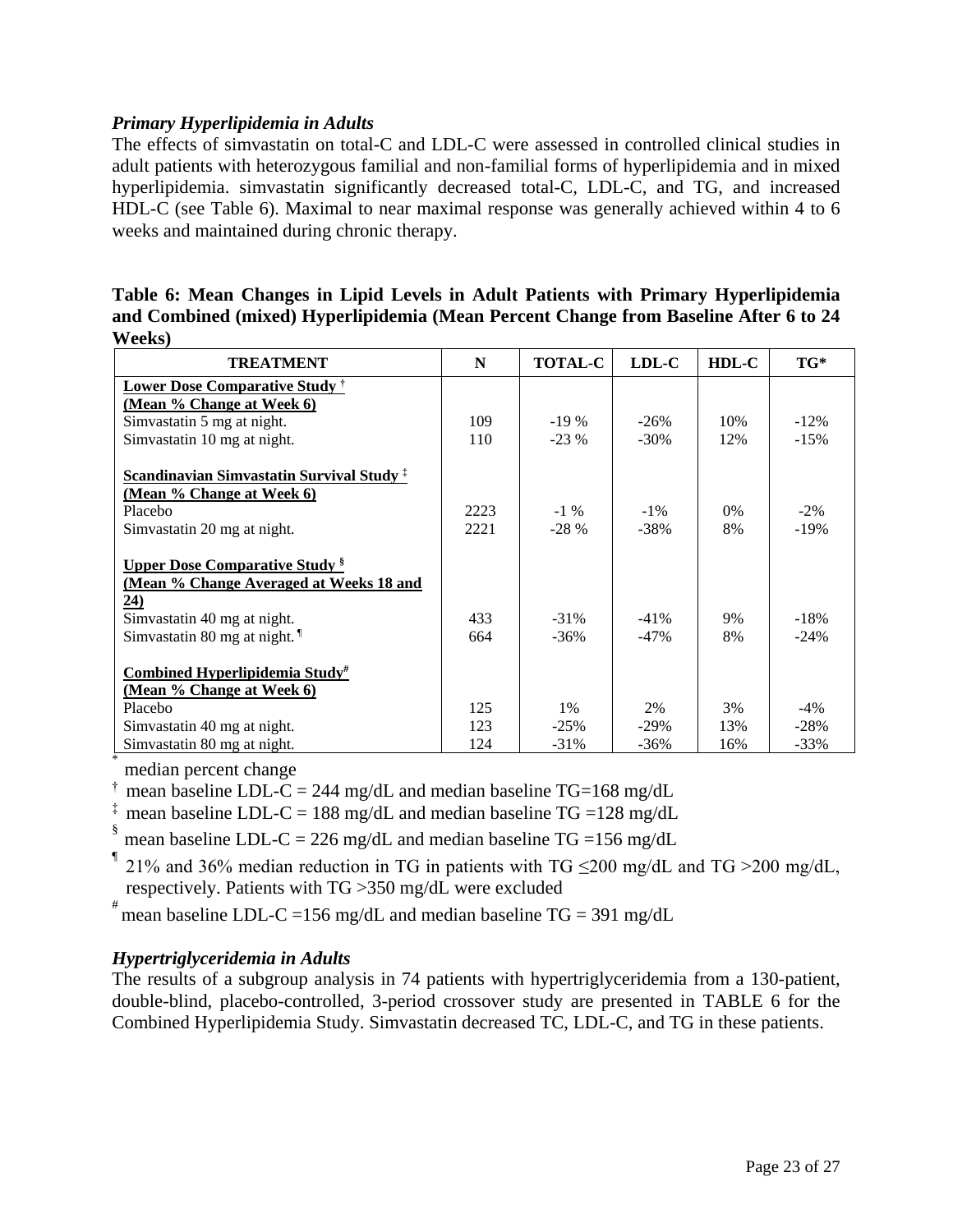### *Dysbetalipoproteinemia in Adults*

The results of a subgroup analysis in 7 adult patients with dysbetalipoproteinemia (apo E2/2) (very-low-density lipoprotein cholesterol [VLDL-C]/TG>0.25) from a 130-patient, double-blind, placebo-controlled, 3-period crossover study are presented in Table 7. Simvastatin decreased total-C,  $LDL-C +$  intermediate density lipoprotein (IDL),  $VLDL-C + IDL$ , and TG compared to placebo.

| <b>TREATMENT</b>                  | N | <b>Total-C</b> | $LDL-C+$     | $HDL-C$      | TG           | <b>VLDL-C</b> | Non-         |
|-----------------------------------|---|----------------|--------------|--------------|--------------|---------------|--------------|
|                                   |   |                | IDL          |              |              | $+ IDL$       | HDL-C        |
| Placebo                           |   | $-8\%$         | $-8\%$       | $-2\%$       | $+4\%$       | $-4\%$        | $-8\%$       |
|                                   |   | $(-24, +34)$   | $(-27, +23)$ | $(-21, +16)$ | $(-22, +90)$ | $(-28, +78)$  | $(-26, -39)$ |
| Simvastatin                       | 7 | $-50\%$        | $-50\%$      | $+7\%$       | $-41\%$      | $-58\%$       | $-57\%$      |
| $40 \frac{\text{mg}}{\text{day}}$ |   | $(-66, -39)$   | $(-60, -31)$ | $(-8, +23)$  | $(-74, -16)$ | $(-90, -37)$  | $(-72, -44)$ |
| Simvastatin                       |   | $-52\%$        | $-51\%$      | $+7\%$       | $-38%$       | $-60\%$       | $-59\%$      |
| 80 mg/day                         |   | $(-55, -41)$   | $(-57, -28)$ | $(-5, +29)$  | $(-58, +2)$  | $(-72, -39)$  | $(-61, -46)$ |

**Table 7:Lipid Effects in Adult Patients with Dysbetalipoproteinemia Over Six Weeks [Median Percent Change (min, max) from Baseline]\***

\* The median baseline values (mg/dL) were: total-C = 324, LDL-C = 121, HDL-C = 31, TG = 411, VLDL-C = 170, and non-HDL-C = 291.

### *Homozygous Familial Hypercholesterolemia*

In a controlled clinical study, 12 patients 15 to 39 years of age with homozygous familial hypercholesterolemia (HoFH) received simvastatin 40 mg/day in a single dose or 80 mg/day in 3 divided doses. In 12 patients the mean LDL-C changes at 9 weeks for the 40- and 80-mg doses were -13.7% (range -22.5% to -4.9%) and -24.6% (range -37.3% to -11.9%), respectively.

#### *Pediatric Patients 10 Years of Age and Older with HeFH*

In a double-blind, placebo-controlled study, 175 pediatric patients (99 boys and 76 postmenarchal girls) 10 years of age and older (mean age 14 years old) with heterozygous familial hypercholesterolemia (HeFH) were randomized to simvastatin (n=106) or placebo (n=67) for 24 weeks (base study). To be included in the study, patients were required to have a baseline LDL-C level between 160 and 400 mg/dL and at least one parent with an LDL-C level >189 mg/dL. The dosage of simvastatin (once daily in the evening) was 10 mg for the first 8 weeks, 20 mg for the second 8 weeks, and 40 mg thereafter. In a 24 week extension, 144 patients elected to continue therapy with simvastatin 40 mg or placebo.

Simvastatin significantly decreased plasma levels of total-C, LDL-C, and apolipoprotein B (ApoB) (see Table 8) in the HeFH study. Results from the extension at 48 weeks were comparable to the results at Week 24.

The safety and effectiveness of dosages above 40 mg daily have not been studied in pediatric patients with HeFH. The long-term efficacy of simvastatin therapy in pediatric patients to reduce morbidity and mortality in adulthood has not been established.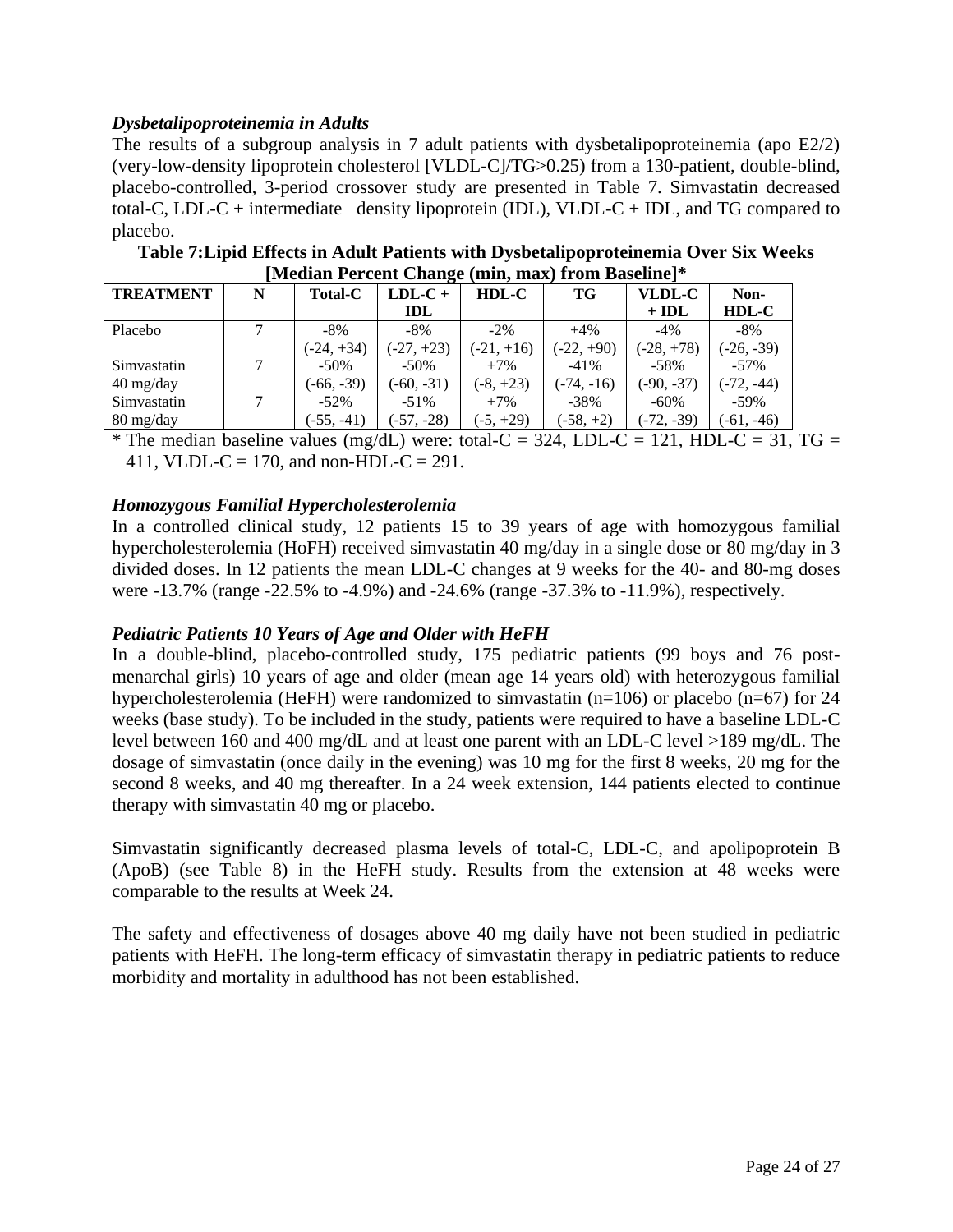<span id="page-26-0"></span>**Table 8 : Lipid Effects in Pediatric Patients 10 Years of Age and Older with Heterozygous Familial Hypercholesterolemia (Mean Percent Change from Baseline)**

| <b>Dosage</b> | <b>Duration</b> | N   |                                                  | <b>Total-C</b>            | LDL-C                                          | HDL-C       | $TG^*$                                   | Apo B                                                     |
|---------------|-----------------|-----|--------------------------------------------------|---------------------------|------------------------------------------------|-------------|------------------------------------------|-----------------------------------------------------------|
| Placebo       | 24 Weeks        | 67  | % Change from<br>Baseline<br>$(95\% \text{ CI})$ | $+1.6\%$<br>$(-2.2, 5.3)$ | $+1.1\%$<br>$(-3.4, 5.5)$                      | $+3.6\%$    | $-3.2\%$<br>$(-0.7, 8.0)$ $(-11.8, 5.4)$ | $-0.5\%$<br>$(-4.7, 3.6)$                                 |
|               |                 |     | Mean baseline,<br>mg/dL(SD)                      | 279%<br>(52)              | 212%<br>(49)                                   | 47%<br>(12) | 90%<br>(51)                              | 186%<br>(38)                                              |
| Simvastatin   | 24 Weeks        | 106 | % Change from<br>Baseline<br>$(95\% \text{ CI})$ | $-26.5\%$                 | $-36.8\%$<br>$(-29.6, -23.3)$ $(-40.5, -33.0)$ | 8.3%        | $-7.9\%$                                 | $-32.4%$<br>$(4.6, 11.9)$ $(-15.8, 0.0)$ $(-35.9, -29.0)$ |
|               |                 |     | Mean baseline,<br>mg/dL(SD)                      | 270%<br>(44)              | 204%<br>(42)                                   | 48%<br>(9)  | 78%<br>(46)                              | 180%<br>(34)                                              |

\* median percent change

#### **16 HOW SUPPLIED/STORAGE AND HANDLING**

Simvastatin Tablets USP, 5 mg are tan colored, round, biconvex, film-coated tablets, debossed with 'LL' on one side and 'C01' on the other side. They are supplied as follows:

| NDC 68180-482-06        | Bottles of 30 <sup>*</sup>   |
|-------------------------|------------------------------|
| <b>NDC</b> 68180-482-09 | Bottles of 90 <sup>*</sup>   |
| <b>NDC</b> 68180-482-03 | Bottles of 1000 <sup>*</sup> |

Simvastatin Tablets USP, 10 mg are peach colored, oval shaped, biconvex, film-coated tablets, debossed with 'LL' on one side and 'C02' on the other side. They are supplied as follows:

| <b>NDC</b> 68180-478-01 | Bottles of 30   |
|-------------------------|-----------------|
| <b>NDC</b> 68180-478-02 | Bottles of 90   |
| <b>NDC</b> 68180-478-03 | Bottles of 1000 |

Simvastatin Tablets USP, 20 mg are tan colored, oval shaped, biconvex, film-coated tablets, debossed with 'LL' on one side and 'C03' on the other side. They are supplied as follows:

| <b>NDC</b> 68180-479-01 | Bottles of 30   |
|-------------------------|-----------------|
| <b>NDC</b> 68180-479-02 | Bottles of 90   |
| <b>NDC</b> 68180-479-03 | Bottles of 1000 |

Simvastatin Tablets USP, 40 mg are brick red colored, round shaped, biconvex, film-coated tablets, debossed with 'LL' on one side and 'C04' on the other side. They are supplied as follows:

| <b>NDC</b> 68180-464-06 | Bottles of 30   |
|-------------------------|-----------------|
| <b>NDC</b> 68180-464-09 | Bottles of 90   |
| <b>NDC</b> 68180-464-03 | Bottles of 1000 |

Simvastatin Tablets USP, 80 mg are brick red colored, capsule shaped, biconvex, film-coated tablets, debossed with 'LL' on one side and 'C05' on the other side. They are supplied as follows: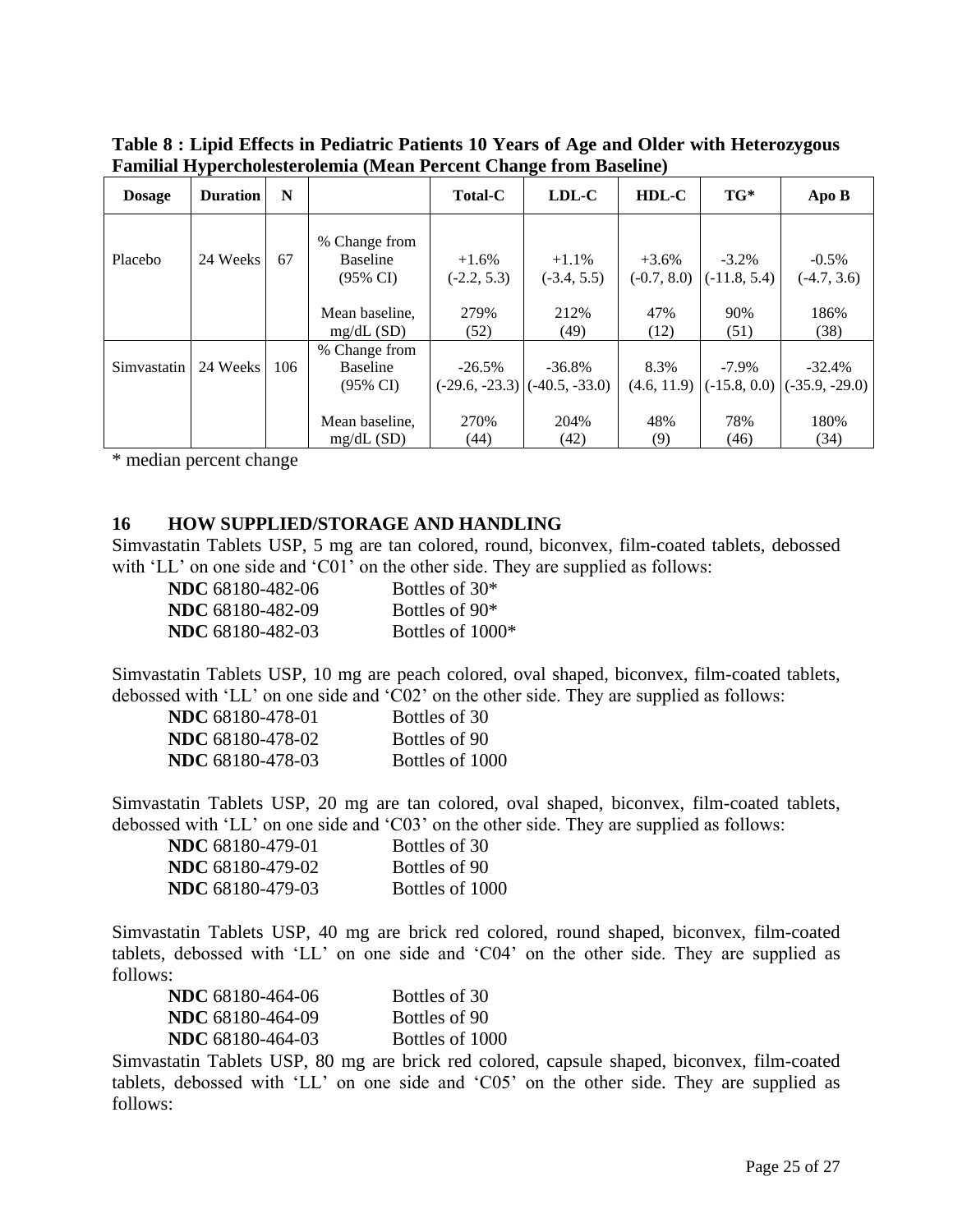<span id="page-27-0"></span>

| <b>NDC</b> 68180-465-06 | Bottles of 30   |
|-------------------------|-----------------|
| <b>NDC</b> 68180-465-09 | Bottles of 90   |
| <b>NDC</b> 68180-465-03 | Bottles of 1000 |

\*The 5 mg strength of Simvastatin Tablets USP is no longer being marketed

### **Storage**

Store between 20° to 25°C (68° to 77°F) [See USP Controlled Room Temperature]. Preserve in tight container as defined in USP.

# **17 PATIENT COUNSELING INFORMATION**

### *Myopathy and Rhabdomyolysis*

Advise patients that simvastatin may cause myopathy and rhabdomyolysis. Inform patients taking the 80 mg daily dose of simvastatin that they are at an increased risk. Inform patients that the risk is also increased when taking certain types of medication or consuming grapefruit juice and they should discuss all medication, both prescription and over the counter, with their healthcare provider. Instruct patients to inform other healthcare providers prescribing a new medication or increasing the dose of an existing medication that they are taking simvastatin. Instruct patients to promptly report any unexplained muscle pain, tenderness or weakness particularly if accompanied by malaise or fever *[see CONTRAINDICATIONS (4), WARNINGS AND PRECAUTIONS (5.1), AND DRUG INTERACTIONS (7.1)].*

### *Hepatic Dysfunction*

Inform patients that simvastatin may cause liver enzyme elevations and possibly liver failure. Advise patients to promptly report fatigue, anorexia, right upper abdominal discomfort, dark urine or jaundice *[see WARNINGS AND PRECAUTIONS (5.3)]*.

#### *Increases in HbA1c and Fasting Serum Glucose Levels*

Inform patients that increases in HbA1c and fasting serum glucose levels may occur with simvastatin. Encourage patients to optimize lifestyle measures, including regular exercise, maintaining a healthy body weight, and making healthy food choices *[see WARNINGS AND PRECAUTIONS (5.4)]*.

#### *Pregnancy*

Advise pregnant patients and patients who can become pregnant of the potential risk to a fetus. Advise patients to inform their healthcare provider of a known or suspected pregnancy to discuss if simvastatin should be discontinued *[see USE IN SPECIFIC POPULATIONS (8.1)]*.

#### *Lactation*

Advise patients that breastfeeding is not recommended during treatment with simvastatin *[see USE IN SPECIFIC POPULATIONS (8.2)]*.

Manufactured for:

**Lupin Pharmaceuticals, Inc.** Baltimore, Maryland 21202 United States